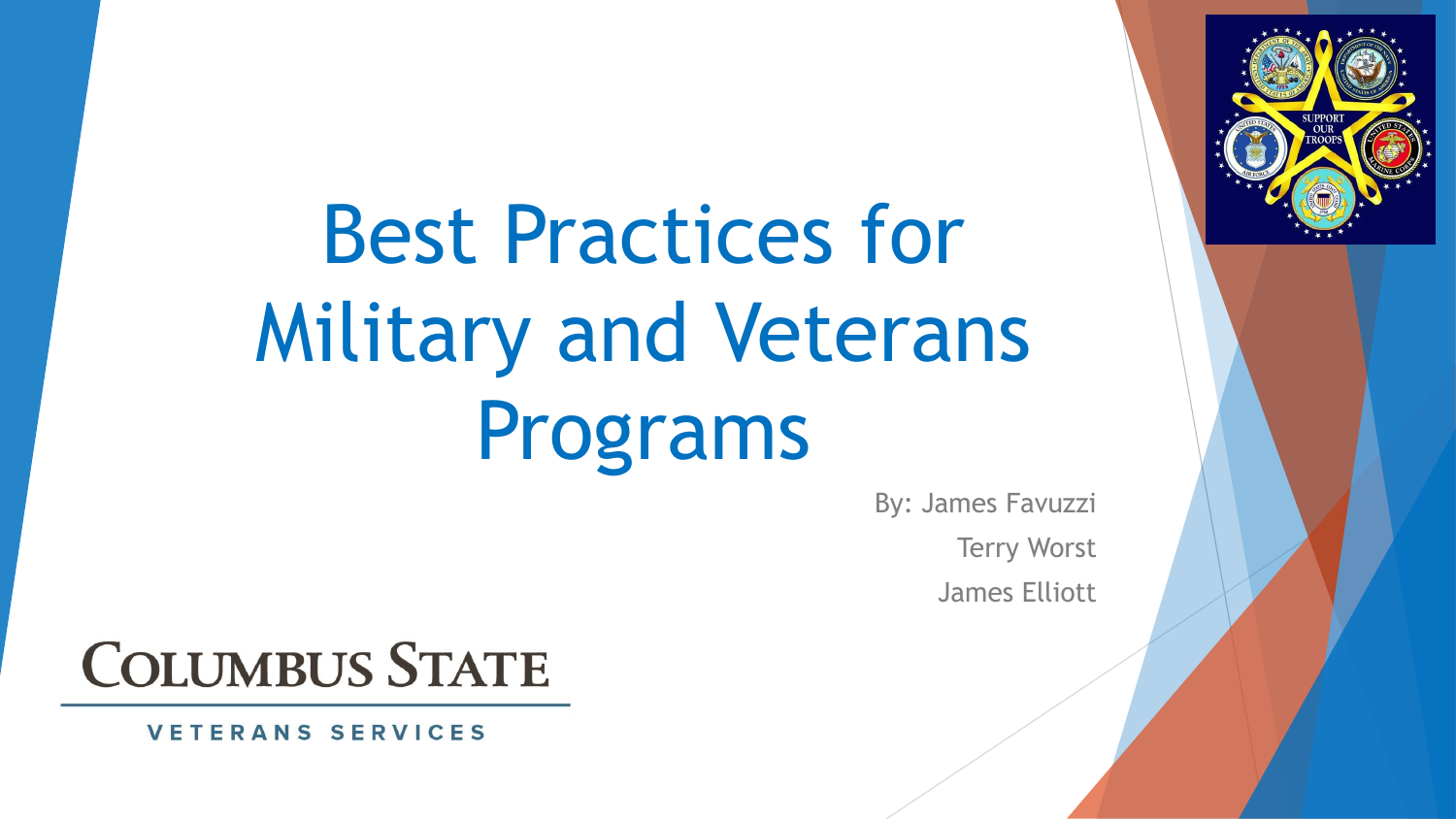# Today's Topics

- ▶ Overview of Columbus State Military & Veterans Services
- **Challenges Faced by Veteran Students and Families**
- Strategies for Optimizing Service to Veterans
- **Transition Support**
- Financial Aid
- **Important Partners on Campus**



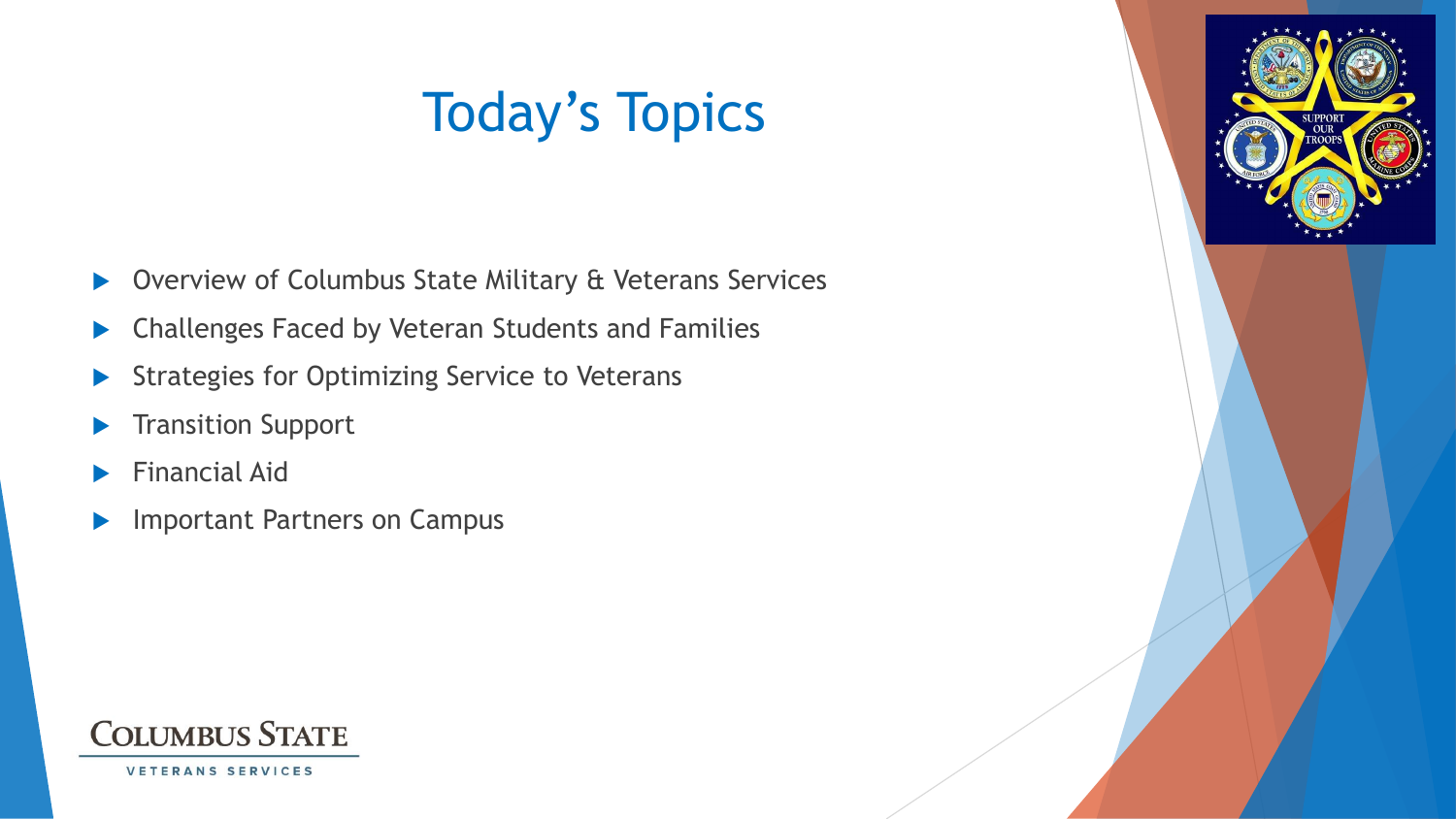# Agenda

- Webinar Purpose and Welcome
- Critical Program Design Decisions and Activities
	- ▶ Outreach
	- Case Management
	- **Accessing VA Benefits**
	- **Accessing Mainstream Benefits**
	- ▶ Other Supportive Services/Temporary Financial Assistance
- ▶ Closing Thoughts



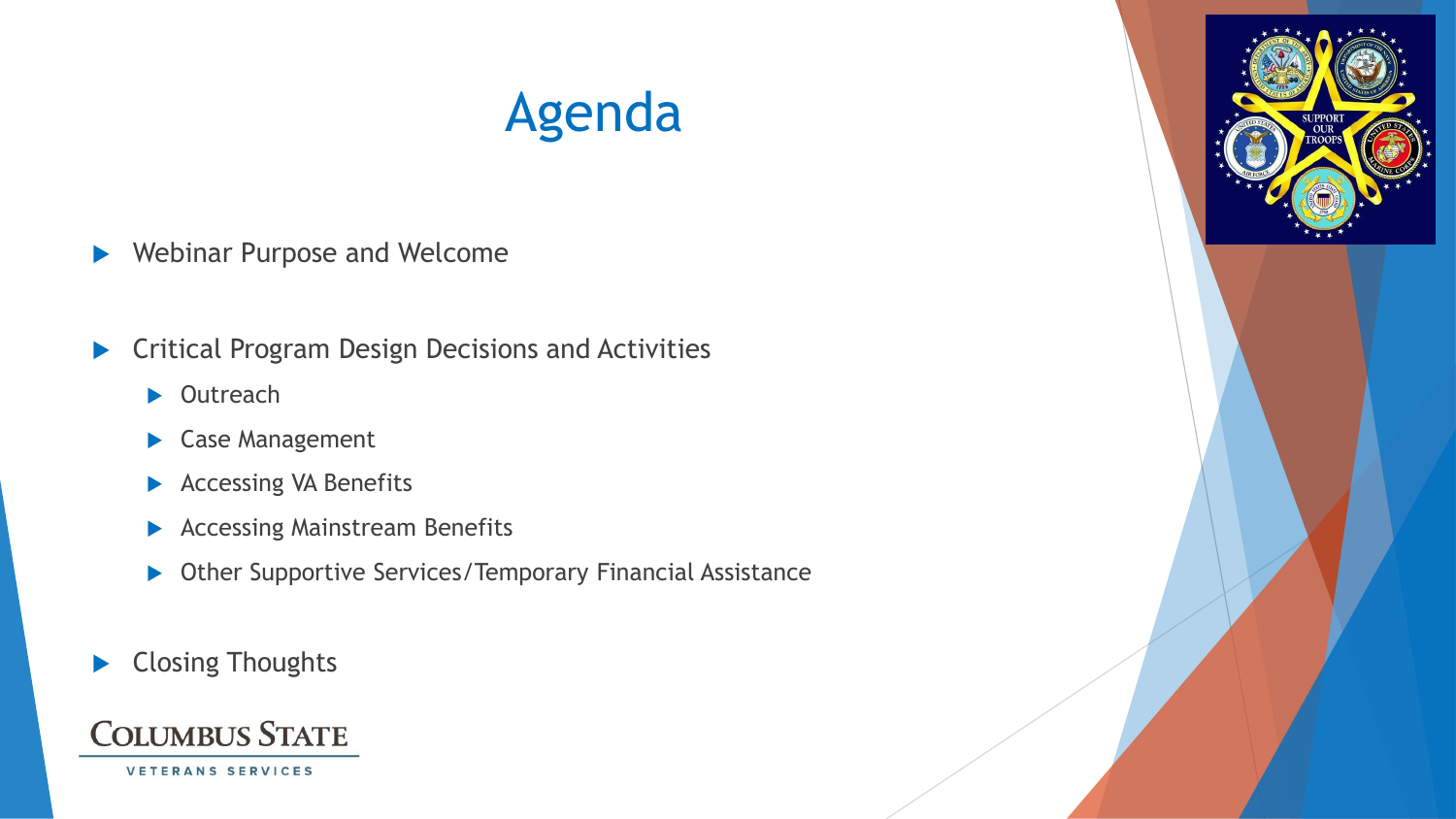# Inter-Departmental Cooperation

- The importance of cooperation and coordination between departments.
- **Financial aid**, and student accounting; and an explanation of the batch posting model and financial reconciliation process of returning monies to the VA under the Post 9/11 GI Bill.
- **Disability Services**  due to their service and related injuries or illnesses, veterans tend to have more appointments. Disability Service Advocates can assist with difficulties that arise when appointments conflict with classes.
- **Academic Advising**  Initial interviews to assess education history, needs and desires, limitations and conflicts. Evaluation of military experience for acceptance for college credit.

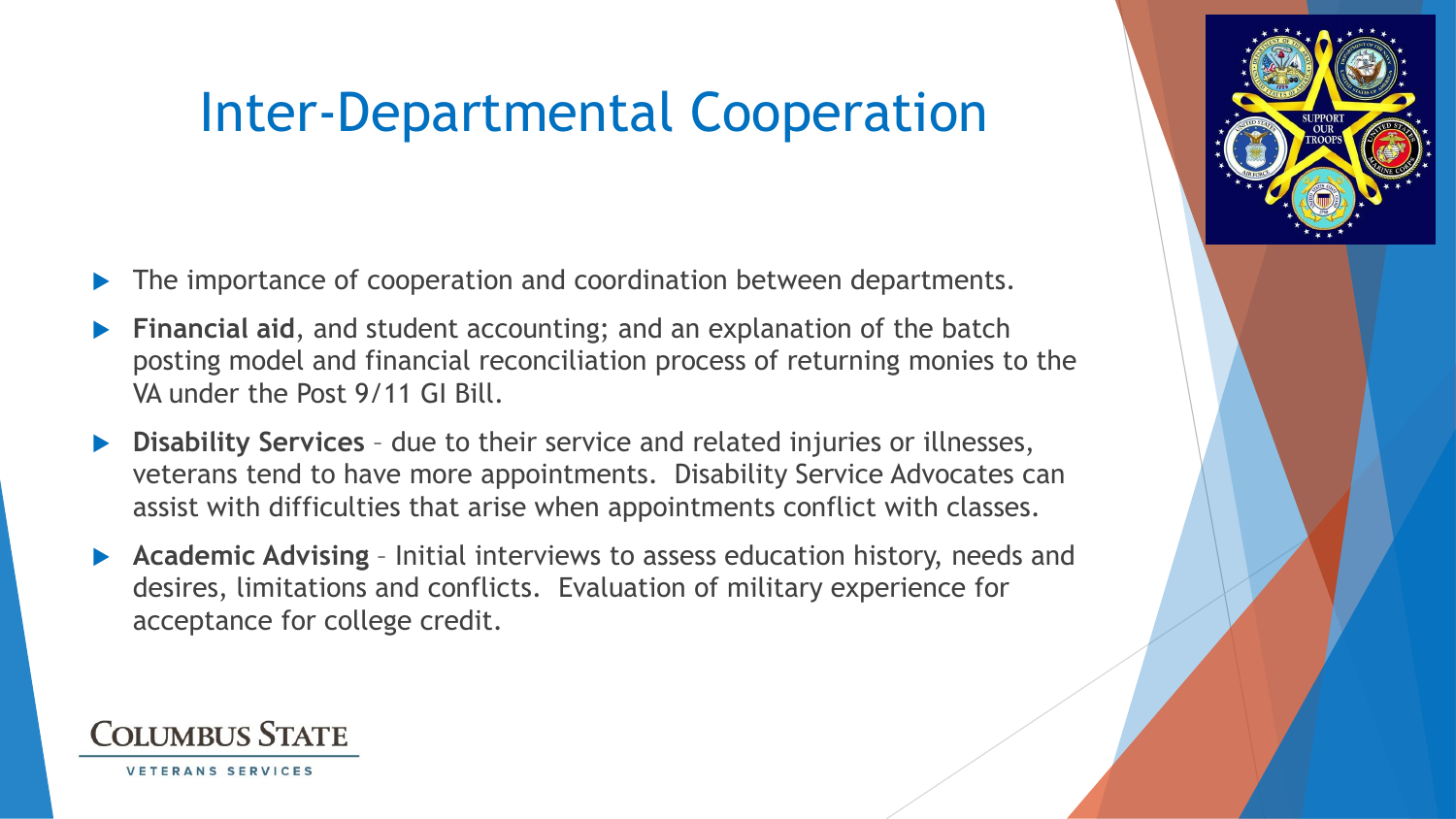## Financial Aid

**SUPPORT** 

▶ We will go over the use of FAFSA loans and the Pell grant, explaining the application process for each. we will also discuss the residency requirements for military members and veterans.



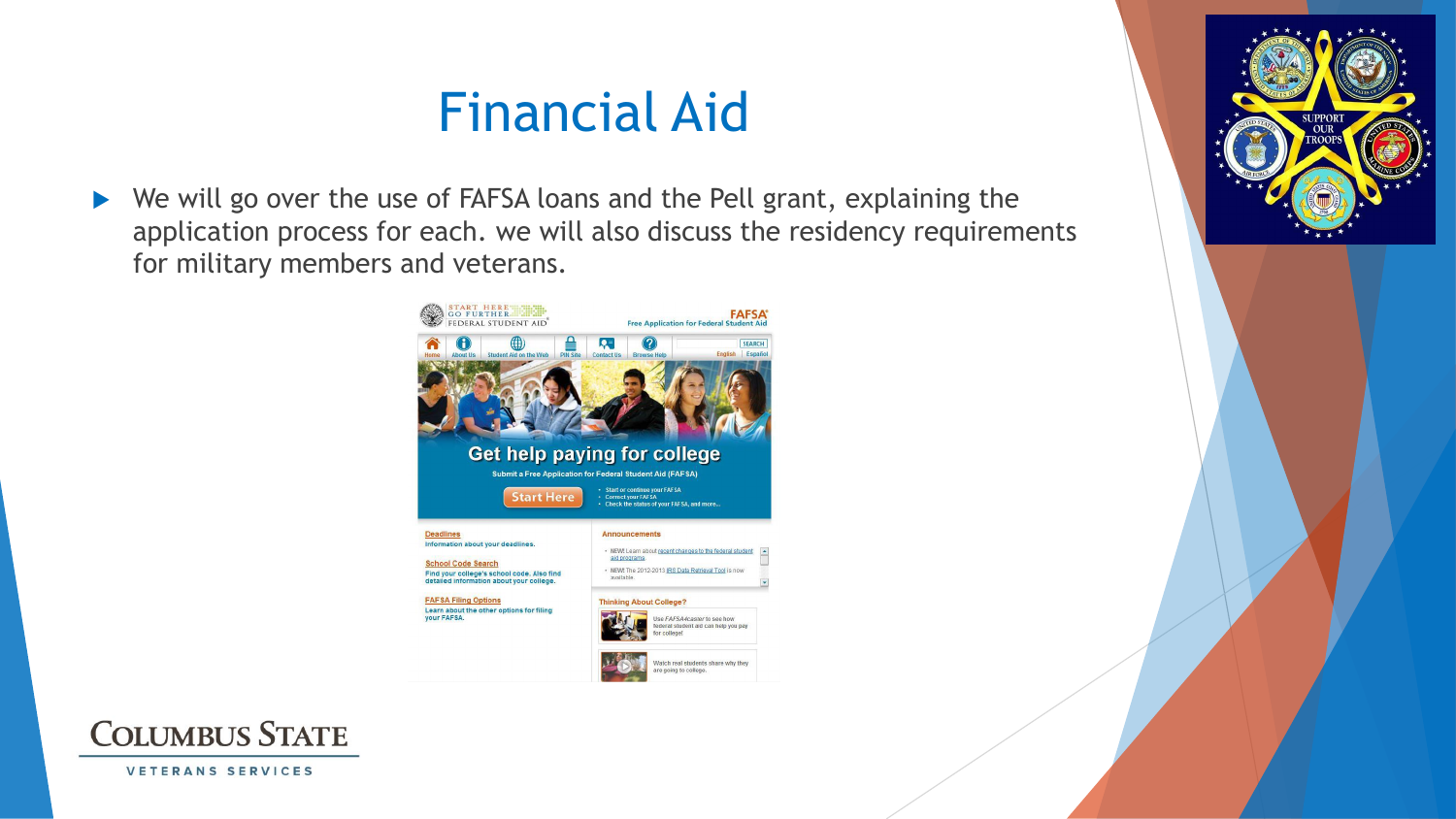## **Free Application for Federal Student Aid (FAFSA)**

- **It is recommended that all students complete a** *Free Application for federal Student Aid* **(FAFSA) application to apply for financial aid.**
- Coordinate with your Financial Aid Department to verify what their financial aid **"Priority Filing"** deadline is so that incoming students can file the FAFSA on time.
- By filing the FAFSA before the deadline, students can be considered for the maximum amount of Financial Aid for which they are eligible.

#### **There are 4 Types of Financial Aid that can be awarded from the FAFSA:**

- $\blacktriangleright$  Scholarships (institutional)
- Grants (federal, state and institutional)
- Loans (issued in the name of the student must be repaid by the student )
- Federal Work Study (federal benefit)

### **COLUMBUS STATE**

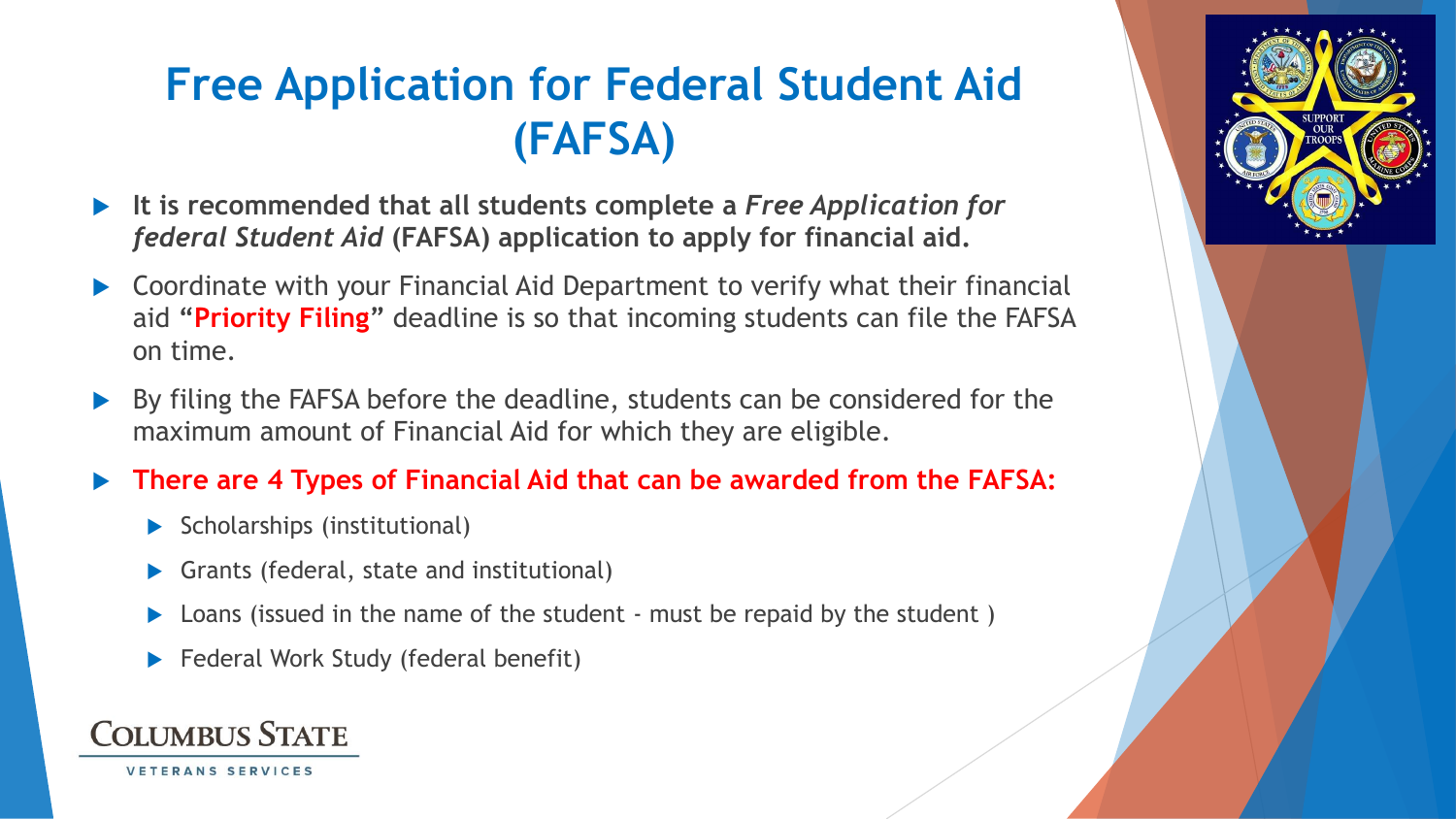## **Free Application for Federal Student Aid (FAFSA) (continued)**

- **Scholarships –** Some schools use the FAFSA application to award some scholarships
	- $\triangleright$  Do not have to be repaid by the recipient
	- Usually awarded based on specific criteria, i.e. *academic or athletic ability, membership or affiliations, etc.*
	- May be renewable (1, 2, 3, or 4 years)
	- Usually has criteria the student must meet to renew scholarship for each award period
	- **Check with guidance counselor, religious affiliations, employer of parents and students,** clubs, organizations, and *free* scholarship Web searches
- **Grants –** apply for federal and state grants with the FAFSA application (e.g., Pell Grant, SEOG and OCOG)
	- $\triangleright$  Do not have to be repaid by the recipient
	- Usually awarded based on financial *need*
	- May be renewable (1, 2, 3, or 4 years)
	- May have criteria the student must meet to renew grant for each award period

*NOTE: The State of Ohio Grant deadline for filing the FAFSA is generally October 1* 

#### **COLUMBUS STATE**

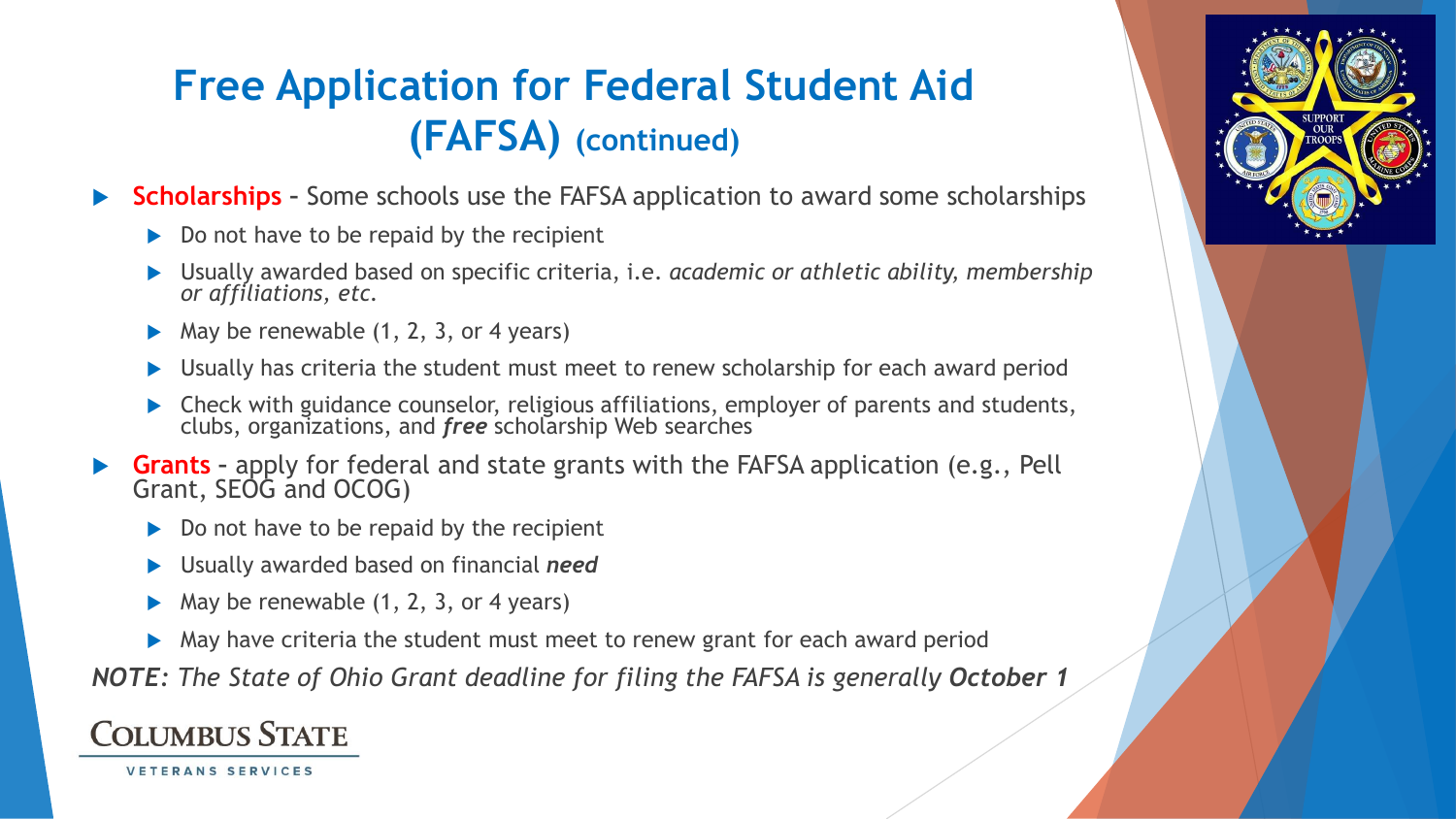### **Free Application for Federal Student Aid (FAFSA) (Continued)**

#### **Loans**

- **Must be repaid!!!!**
- Loans taken out my the student must be repaid by the student!!!!
- **Parents can apply for a parent loan that the parent repays.** A separate application is needed for a parent loan.
- **Federal Perkins Loan**
- ▶ Federal Direct Stafford Loans (Subsidized and Unsubsidized)
- State Loans (e.g. Nursing Loans)
- Institutional and Private Loans (Alternative Loans Bank or Credit Union)

### **COLUMBUS STATE**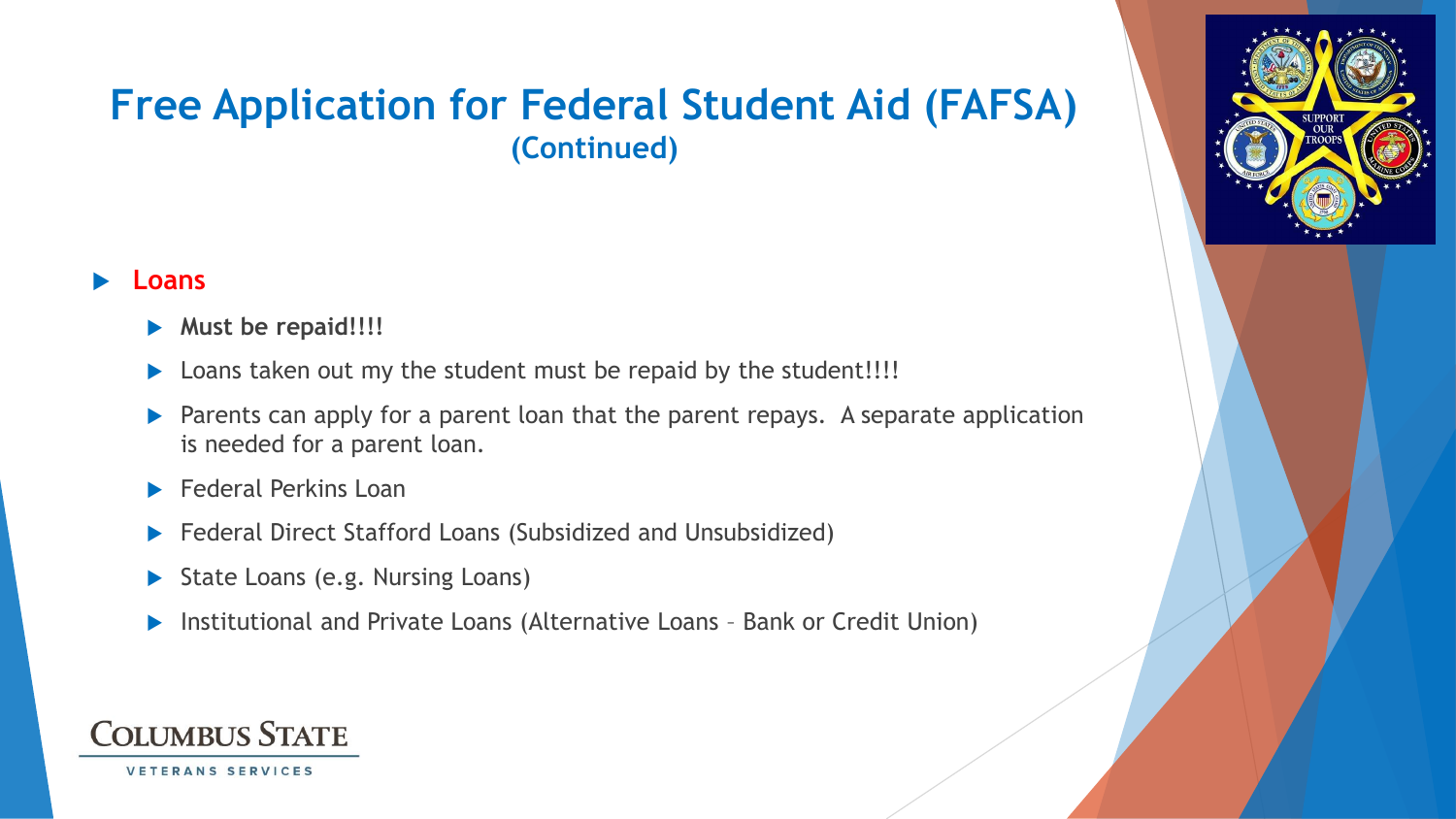### Financial Aid – FAFSA (Continued)

- **Veterans who do not receive assistance beyond tuition use FAFSA for fees and books.**
- **These are Title 38 USC Chapters 30 and 35 Benefits.**

#### **As A Reminder**

- **As stated earlier, it is HIGHLY RECOMMENDED that everyone complete a** *Free Application for Federal Student Aid* **(FAFSA) application to apply for financial aid.**
- **Each** college or university sets their financial aid **"Priority Filing"** deadline.
- Timely filing must be stressed so that students can file the FAFSA on time. This helps them to be considered for the maximum financial aid award for which they are eligible.

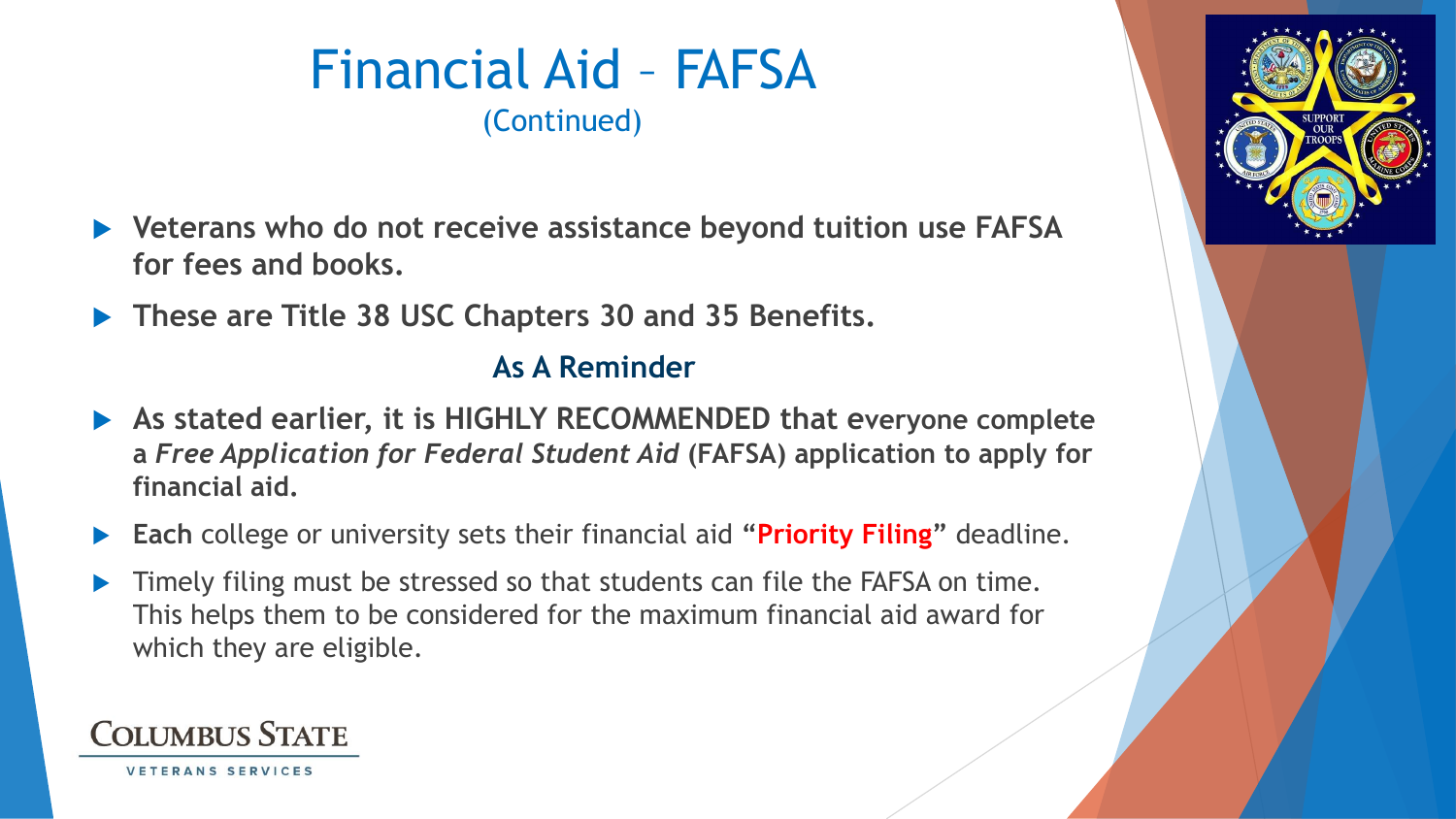# First steps of FAFSA Processing

- The FAFSA application is processed by the Central Processing System (CPS). The CPS uses the application data to calculate the Expected Family Contribution (**EFC**). The CPS does a match against several databases: those of NSLDS, the Department of Defense, the Department of Justice, the Social Security Administration, and the Department of Veterans Affairs, as well as the Department of Homeland Security's database of noncitizens and the Selective Service System registration database.
- The CPS also checks the application for possible inconsistencies and mistakes.



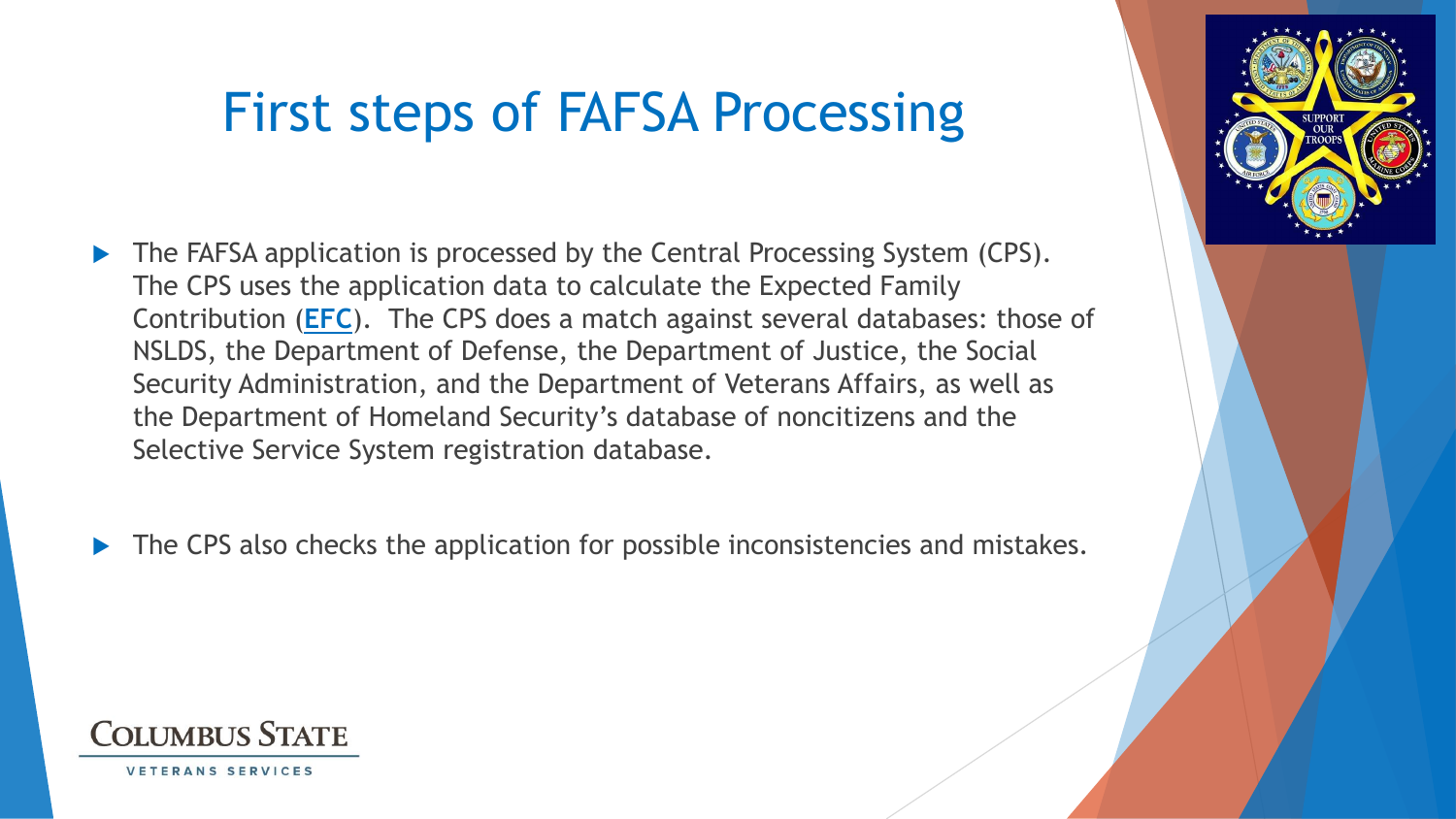### FAFSA Processing (Continued)

- After the FAFSA processing is complete, the CPS produces output documents or records that show the information the student originally provided, the **EFC**, the results of the eligibility matches, and information about any inconsistencies identified through the CPS edits. If the CPS was unable to calculate an EFC, the output record will not show one
- Students receive a output document called a **Student Aid Report** (SAR) that gives them important information about their FAFSA application
- Students can also view and make corrections on their FAFSA application at www.fafsa.ed.gov



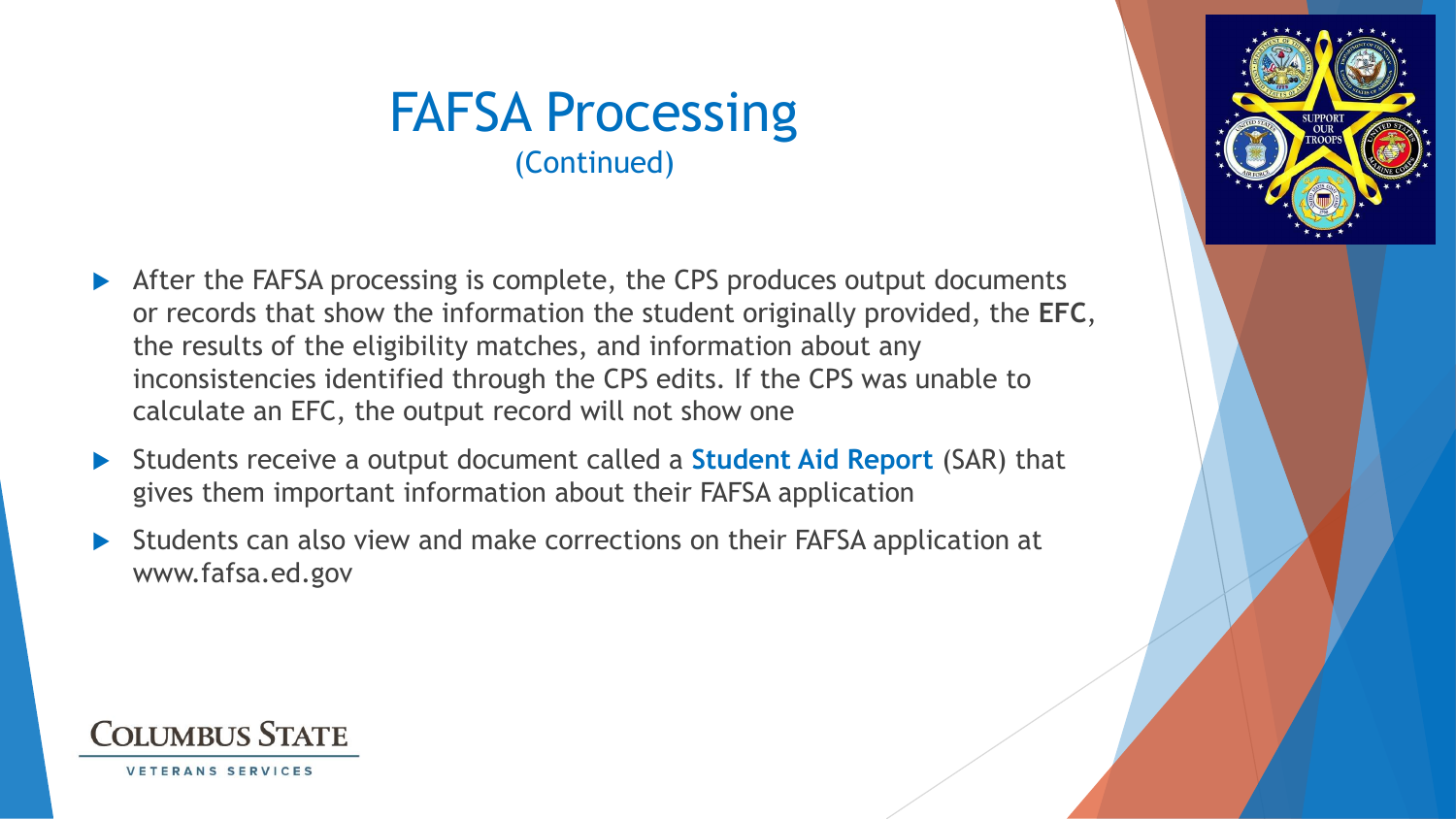# Student Receives SAR

**The student receives their SAR in one of three ways** 

- Students who provide an **e-mail address**, whether on a paper FAFSA or an electronic application (FAA Access or FAFSA on the Web) or EDE, will receive an email with a link to an online SAR that they can access by providing their SSN, date of birth, and first two letters of their last name.
- Students who do not provide an e-mail address and who apply with a paper application will receive a **paper SAR via postal mail**.
- Students who apply electronically and do not provide an e-mail address will receive a **SAR Acknowledgement via postal mail**, which has fewer and less detailed comments than the SAR and which cannot be used for corrections as the SAR can.

**NOTE:** If a student or parent signature is missing, students will receive a paper SAR via postal mail, which they must sign and return to the CPS for processing to continue. The address for mailing the signature to will be on the SAR.



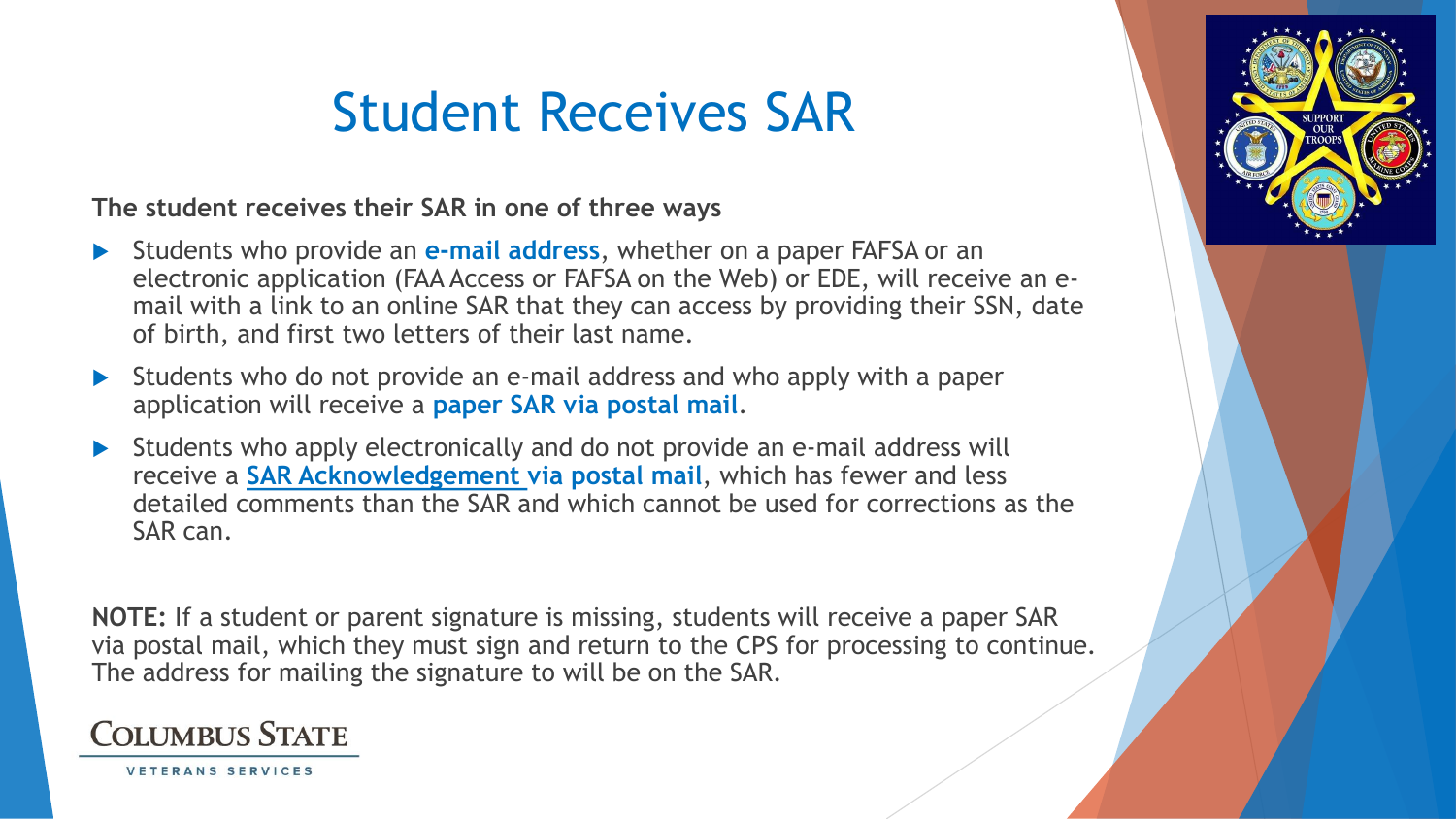# FAFSA Information Forwarded To Schools Identified by Student on FAFSA

**After CPS processes the FAFSA the results are sent to the schools identified by the student on the FAFSA.**

- The Expected Family Contribution (**EFC**) is a measure of your family's financial strength and is calculated according to a formula established by law. Your family's taxed and untaxed income, assets, and benefits (such as unemployment or Social Security) are all considered in the formula. Also considered are your family size and the number of family members who will attend college or career school during the year.
- The information you report on your Free Application for Federal Student Aid (FAFSA) is used to calculate your EFC. Schools use the EFC to determine your federal student aid eligibility and financial aid award(s).

**Note:** Your EFC is **not** the amount of money your family will have to pay for college **nor** is it the amount of federal student aid you will receive. It is a number used by your school to calculate the amount of federal student aid you are eligible to receive. **COLUMBUS STATE** 



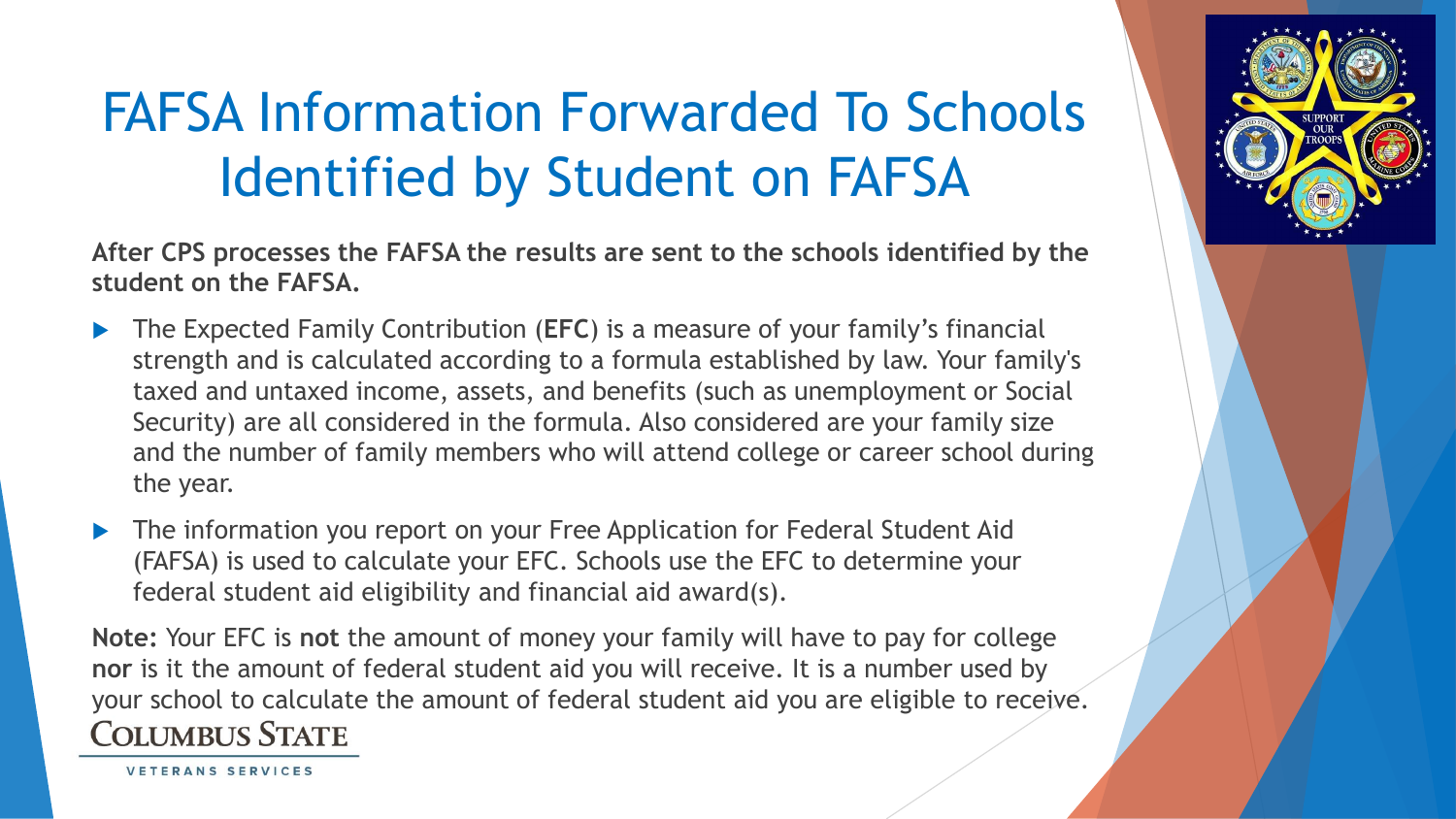## Awarding Process Begins

**Pell grant awards are based off of your EFC**

The Pell grant award range for 2013-2014 was:

- Maximum Pell Grant award is \$5,645 (**if EFC = 0**)
- Minimum Pell Grant award is \$605 (**if EFC = 5001**)

*NOTE: EFC range subject to change based on Congressional action*.

**\*NEW\* Aggregate Lifetime Limit**: Students may receive up to 12 full-time semesters of the Federal Pell Grant. This limit is for new and returning students!



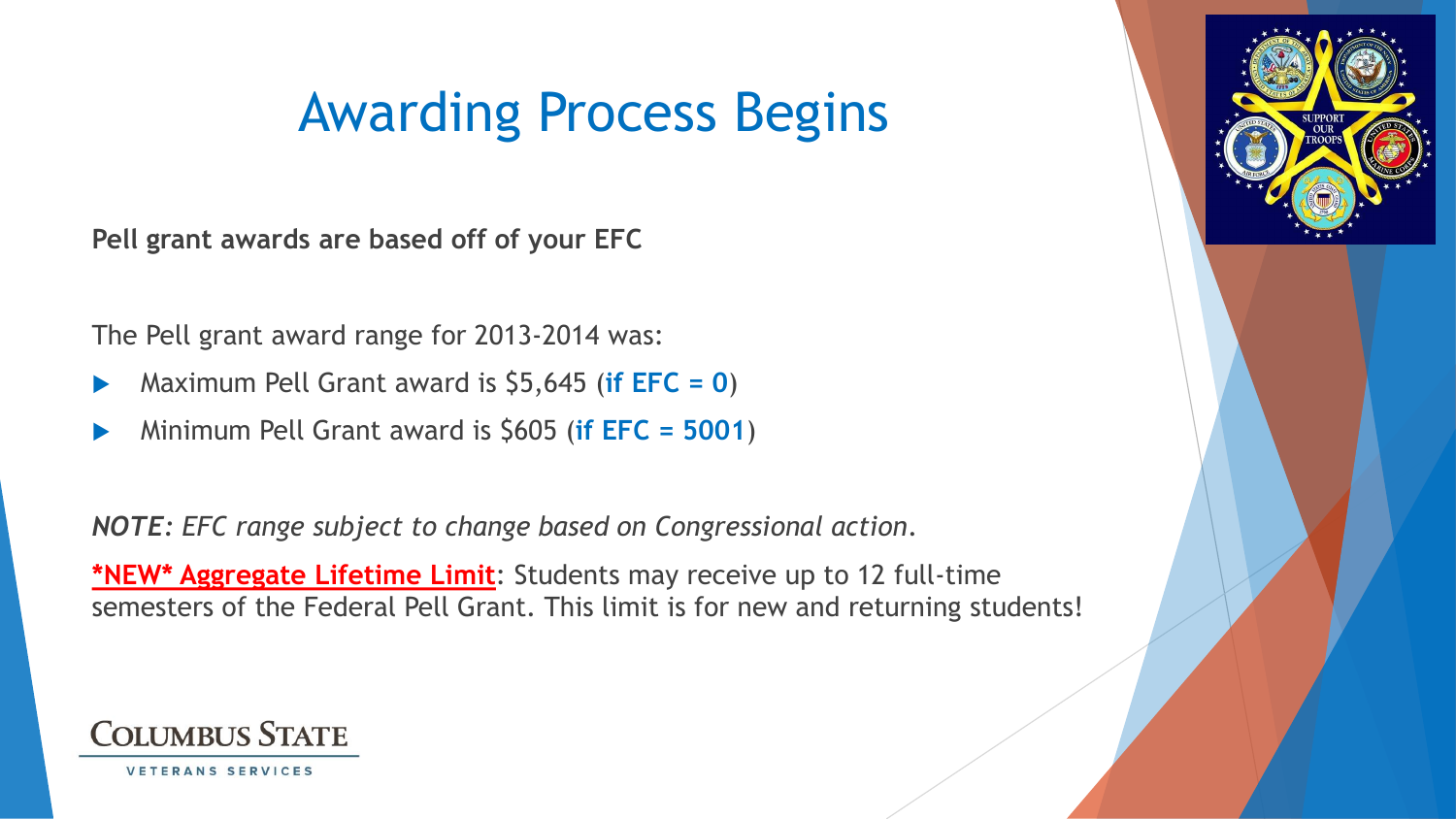# Residency Information Affects Veteran Student's In-State Tuition

- If a student is designated as an out-of-state resident, he or she may qualify for instate residency by meeting certain qualifications. The process to determine instate residency for tuition purposes is very detailed and lengthy. Students will need to complete the [Residency Application](http://www.cscc.edu/_resources/media/services/pdf/Residency Application.pdf) and submit the application, along with copies of the supporting documents, in the Residency Drop Box located in the lobby on the second floor of Madison Hall, near the Registration Windows.
- Application materials and appropriate supporting documentation must be submitted to Columbus State Community College prior to the start of the term of enrollment in order to be reviewed for the desired semester. Please note that students are expected to make full payment, (including non-resident fees), by the appropriate due date. Payment deadlines cannot be waived or extended while a student's residency is being reviewed. If a student fails to apply for residency reclassification prior to the start of the term of enrollment, their application will be given consideration for the next term of enrollment.

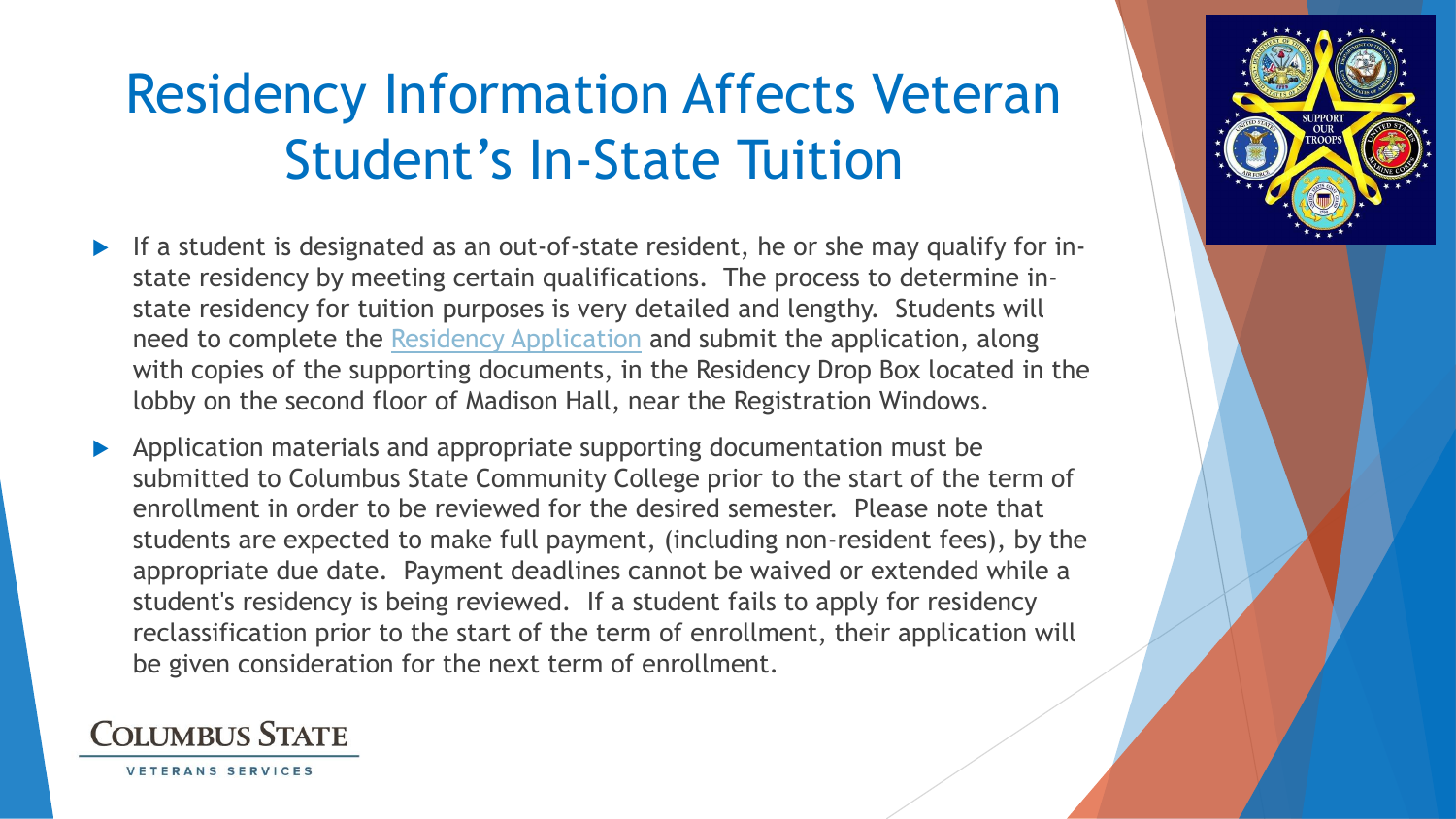## **Veterans Need to Fill Out Residency Application Packet With:**

#### **Section C4: VETERANS**

- ▶ 1 Copy of Ohio Driver's License or State of Ohio ID card
- 1 Military **DD‐214 member 4** to prove *Honorable Discharge* or *Medical Separation*  with a minimum of **1‐Year of** *Active Service*
- 1 Proof of Ohio Domicile as of the first day of a term of Enrollment: Signed copies of Rental agreement, lease, and/or HUD settlement statement of property owned. If Student is NOT listed, a notarized statement from the person whom he/she is residing with is **ALSO REQUIRED**.
- 1 Additional documentation for dependents:
	- **a. SPOUSE:** Marriage Certificate as proof of marriage.
	- **b. DEPENDENT CHILD:** Veteran's Federal tax return
- $\blacktriangleright$  Transcript<sup>\*</sup> for the previous year

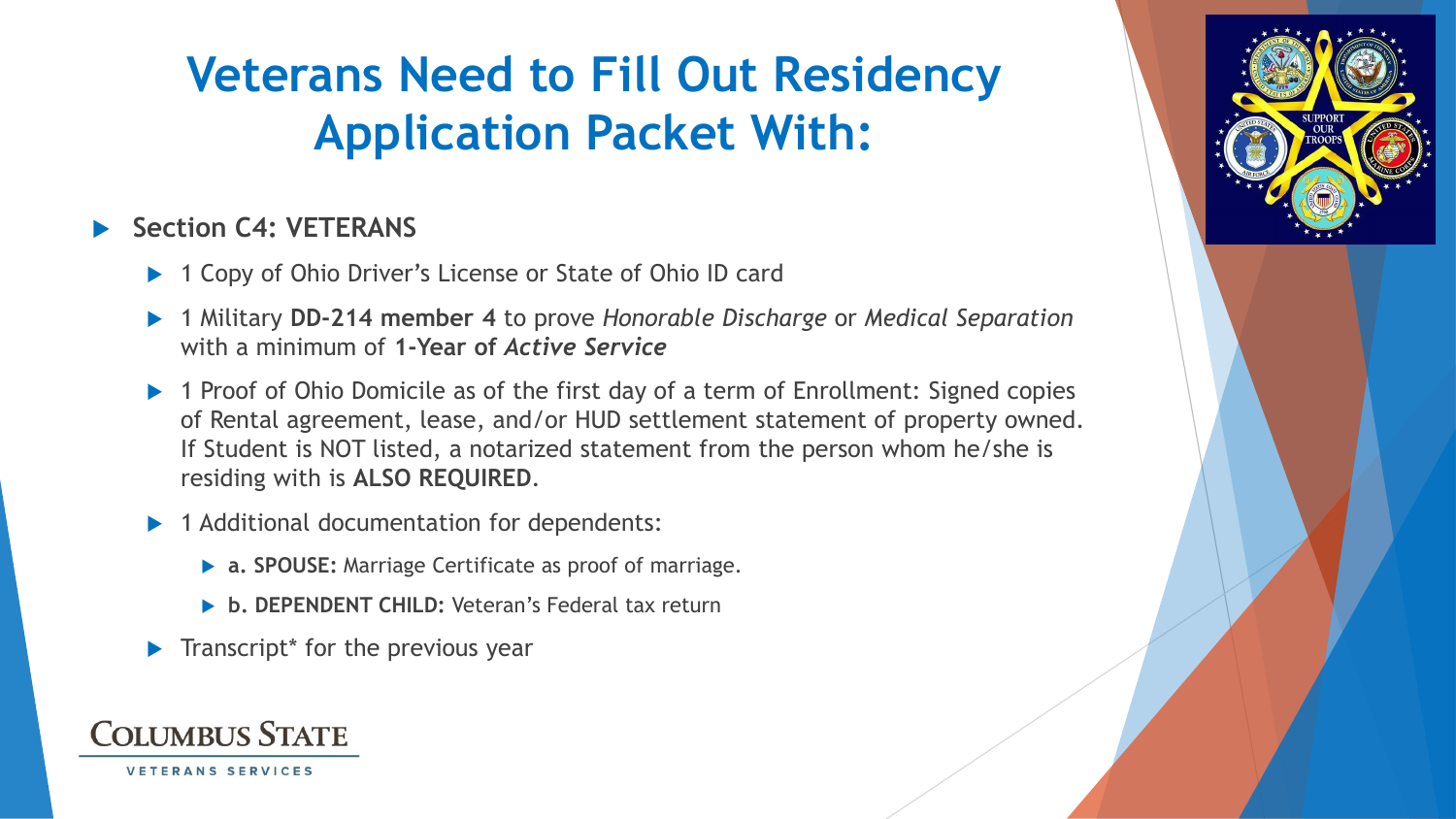# **Ohio Residency Verification Application Packet**

**Fill out and turn in at Columbus State:**

- ▶ Columbus Campus, Madison Hall
- **E-mail:** residency@cscc.edu
- **Voice Mail:** 614-287-5533

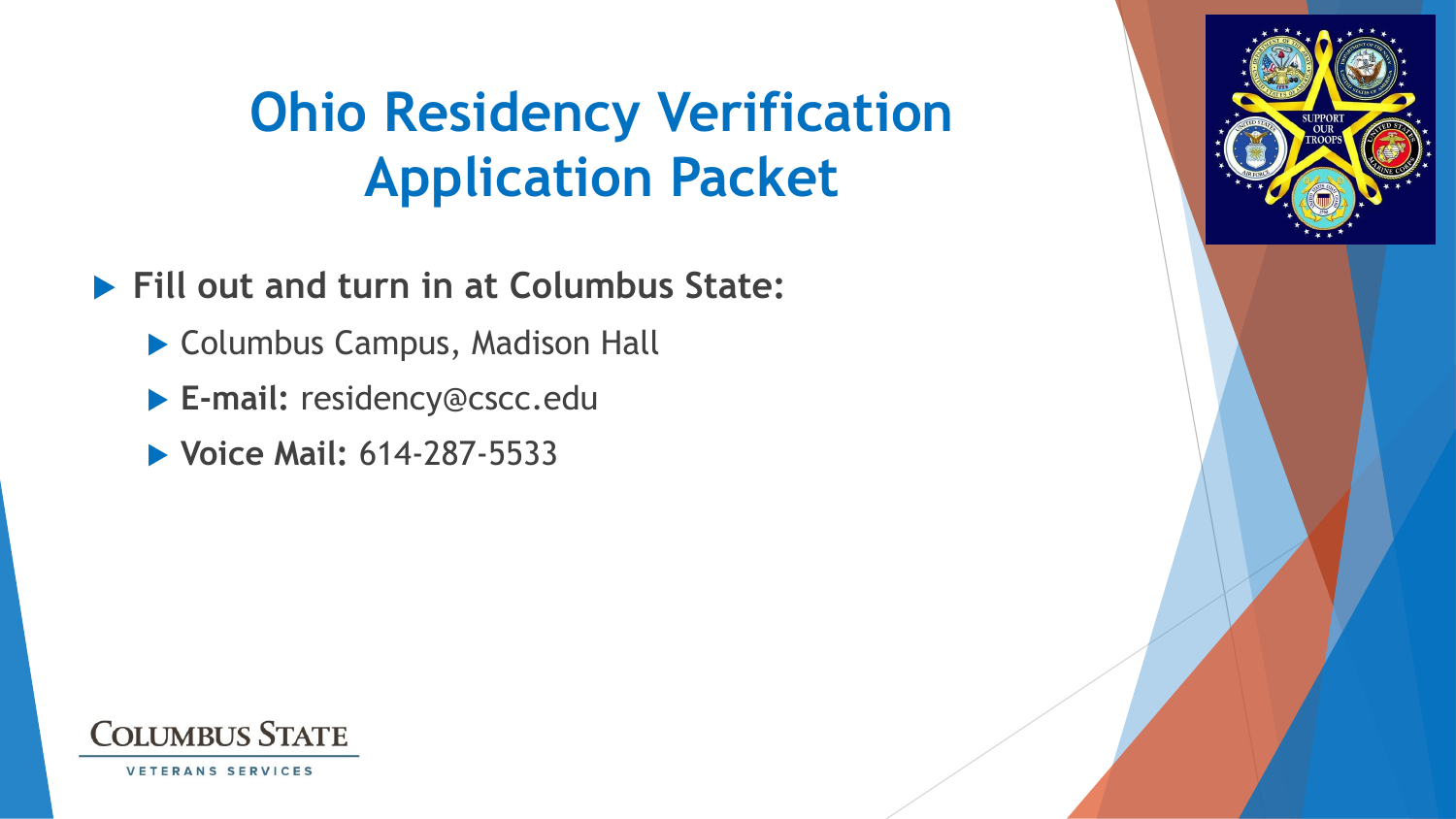#### Batch Posting Model and Financial Reconciliation Process (Post 9/11; Ch33 Beneficiaries)

- ▶ 1. Identification of Post 9/11 students and award percentages (DVA COE or eBenefits "Education Enrollment Status" screen)
- 2. Annotation in Colleague MINF and creation of VA Once BIO page
- ▶ 3. Immediate VA certification of credits/terms, but not tuition/fee charges (\$0.00 T/F initial certification) to provide earliest opportunity for VA to disburse book stipend and set up housing allowance.
- ▶ Possible Veteran/GI Bill beneficiary identification of student via Enrollment process and **by Admissions Department** application
- ▶ 4. Batch posting and AIDE award of future Post 9/11 funding with assistance **by Financial Aid Department**; completed approx. one week before drop deadline
- Colleague awards (CH33T, V3390, V3380, etc.) designed to "fund" only tuition/fee charges as reflected by registration changes up to the end of the 100% refund period.

#### **COLUMBUS STATE**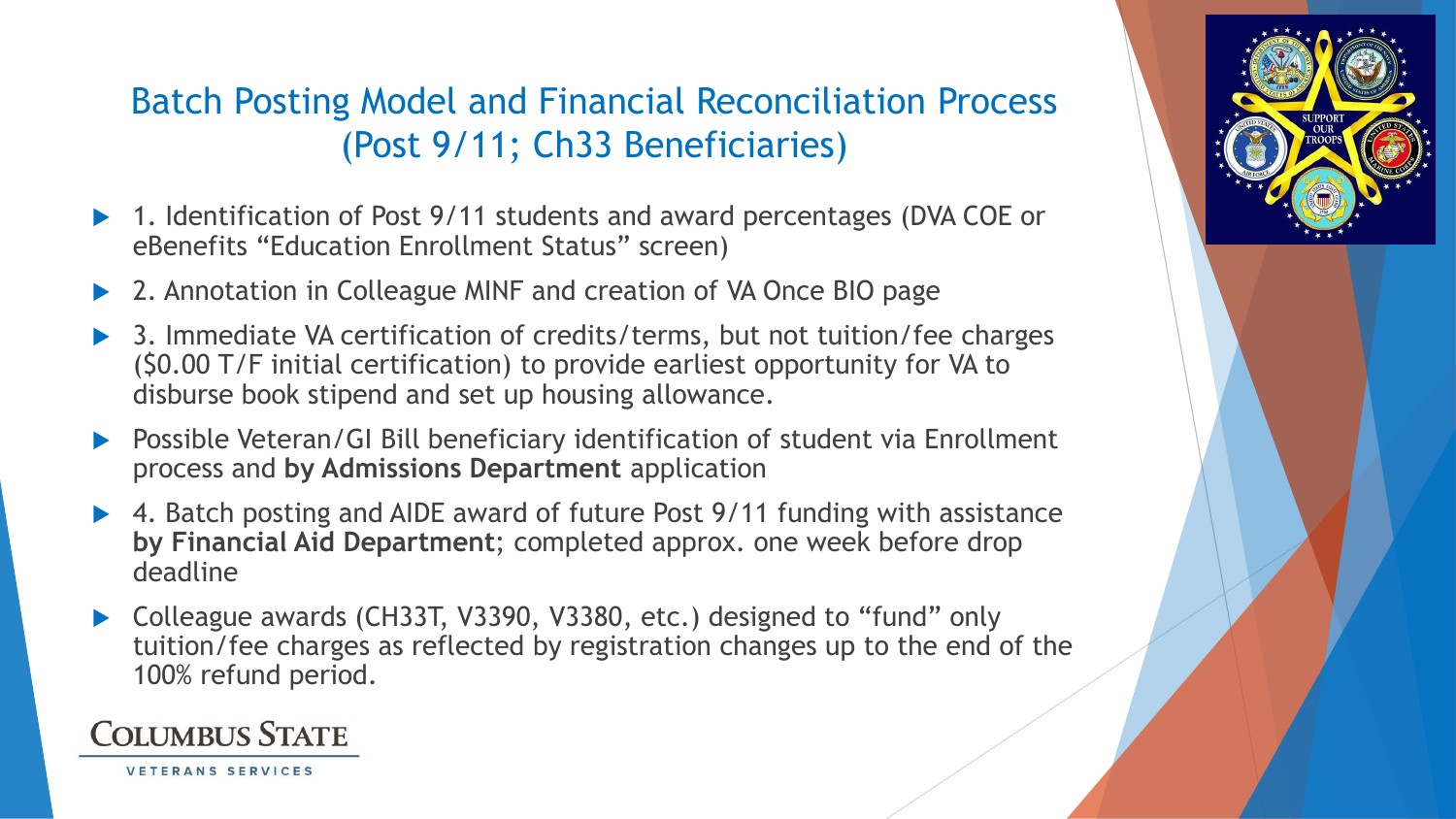#### Batch Posting Model and Financial Reconciliation Process (Post 9/11; Ch33 Beneficiaries) (Continued)

- ▶ 5. Veterans Services continue VA Once certification process until all student/beneficiary information has been transmitted to VA.
- Certification includes academic review (DARS) to ensure only require, prerequisite & developmental course information used in VA benefits calculations.
- 6. Current reporting hampered by outdated and erroneous Colleague reports. XVMR (Veteran Registration Activity Report) does not contain "W" for web-classes, T/F charges & totals or chapter designations; XVDR/XVAD (drop/add) report does not reflect "NX" or "NA" changes, nor T/F information; XVIN (incomplete & failed courses) does not include LDA (last date of attendance) and chapter.
- ▶ 7. \$0.00 T/F (Zero Tuition/Fee) reporting also requires all Post 9/11, Chapter 33 students be reported/amended certified a second time to include tuition/fees and/or adjustments from previous certification. This is required for about 60% of all students certified, and has increased office workload proportionately.

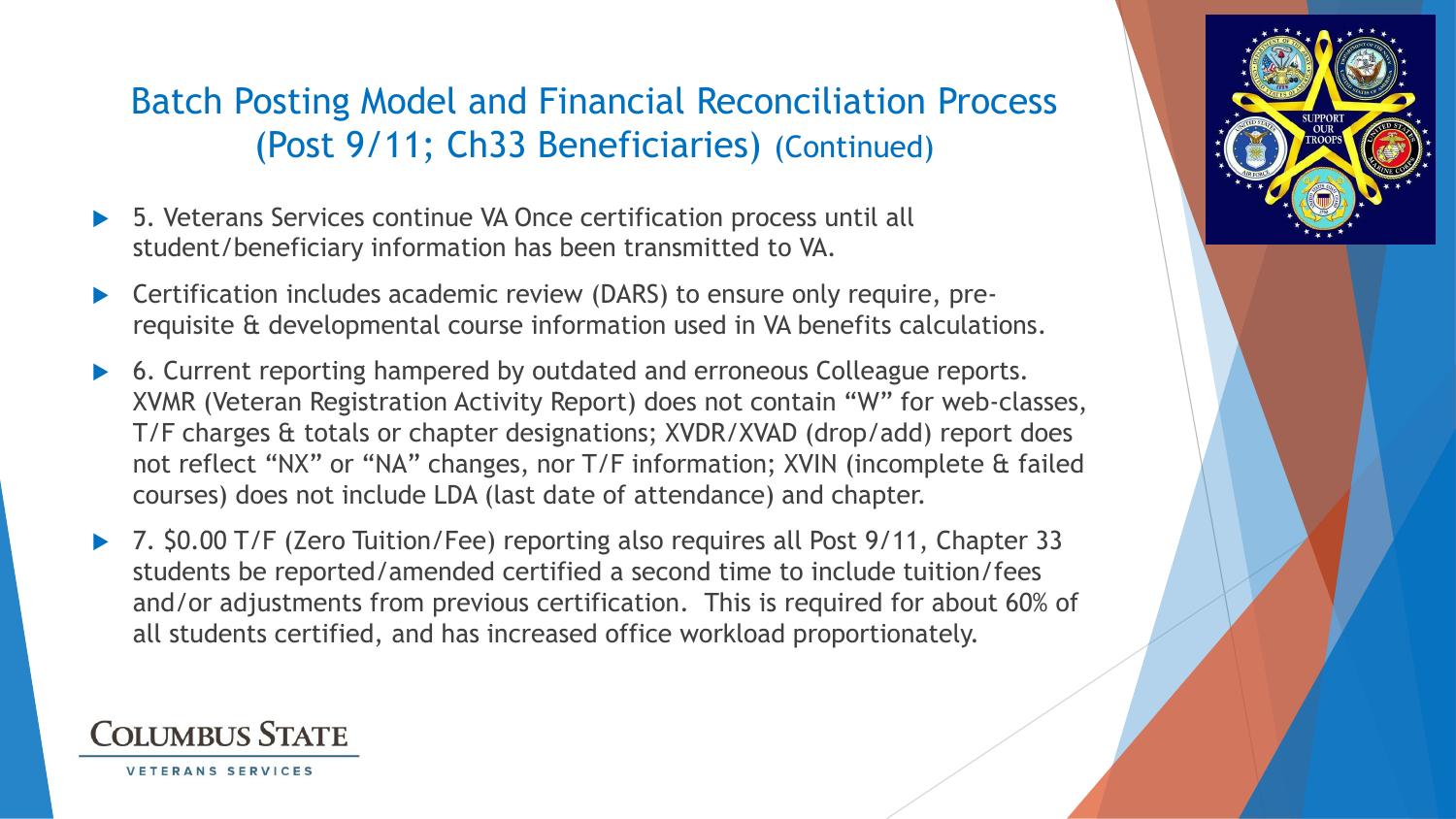#### Batch Posting Model and Financial Reconciliation Process (Post 9/11; Ch33 Beneficiaries) (Continued)

- ▶ 8. Students are required to report changes to initial registration schedule to VA Office (90+% do not) to provide more immediate and accurate adjustments of VA benefits by corrected certifications.
- All increases, decreases, terminations, changes of resident to on-line, term dates, net charges of T/F must be reported to VA (within 30 days of action item occurring). More than 25% of all beneficiaries have changes and adjusted certifications.
- ▶ 9. Any drops after the 100% refund period generates 'ghost charges' (reversal of credit given reflected as a course charge of tuition) in Colleague. This requires the first stage of reconciliation; manually crediting the students account for the 'ghost charges' since VA will pay the initial T/F's as reported to them (which satisfies the VA requirement to pay any refunds to the student to help satisfy the VA indebtedness generated by the dropped class) for all continuing/enrolled students.

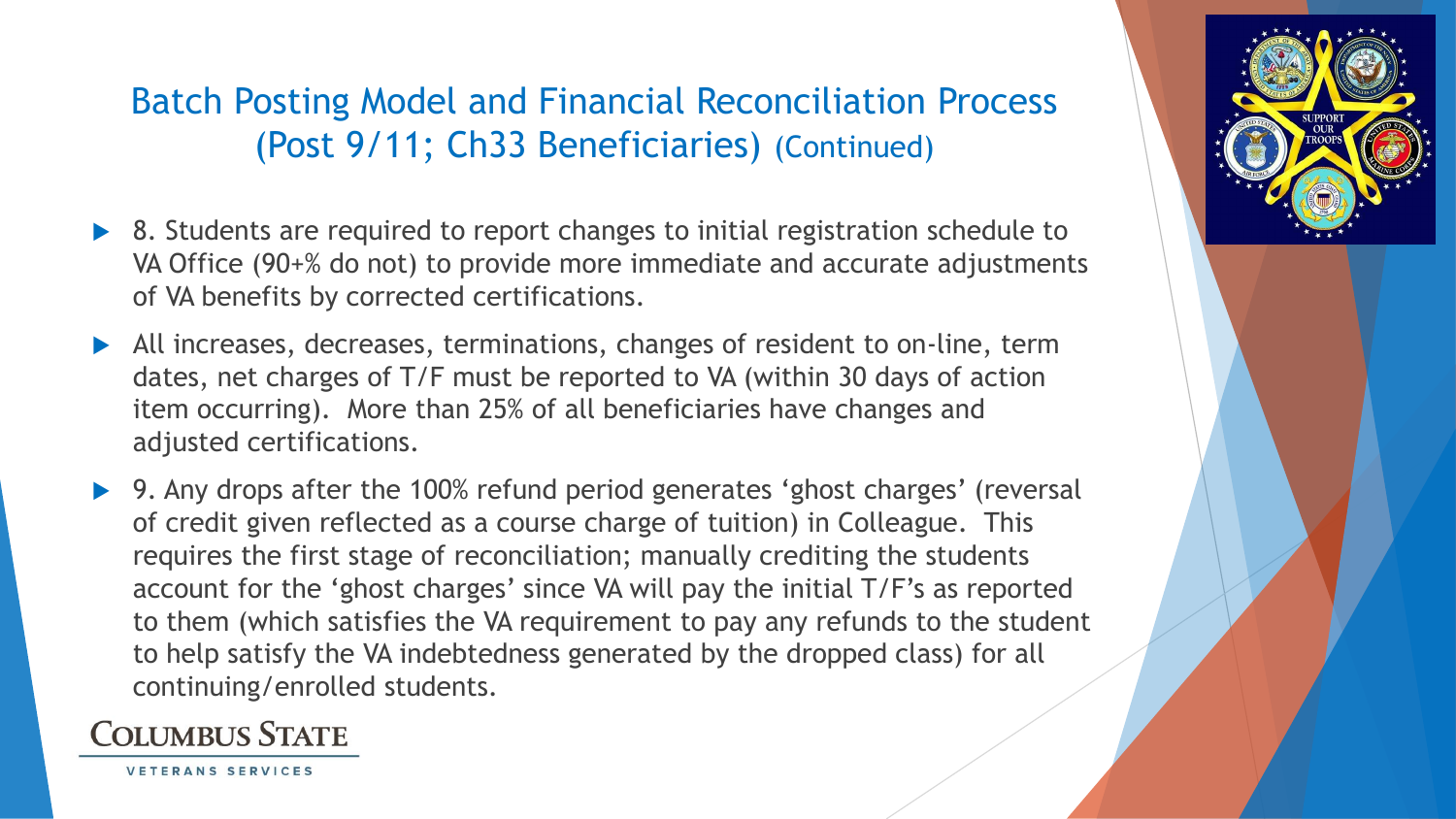#### Batch Posting Model and Financial Reconciliation Process (Post 9/11; Ch33 Beneficiaries) (Continued)

- ▶ 10. Second phase reconciliation occurs by Student Accounting Department following receipt and documenting actual VA funds deposited for the individual student. Initial T/F funds received and VA return of funds letters should equate to funds credited in the student's account. Any adjustments occurring (without AIDE VC33R code corrections for the term) due to dropped classes must be reported to VA Office to ensure proper re-certification. Without proper account reconciliation and review students will be erroneously double charged for classes dropped and receive excessive VA benefits (creating liability for both CSCC and the student).
- 11. Not formally completed as part of the certification term-cycle is a final review/audit of each beneficiaries account. This would ensure all adjustment reported, all amendments completed (and credited funds received) and the ability to determine whether or not the 30 day reporting requirement is being met.



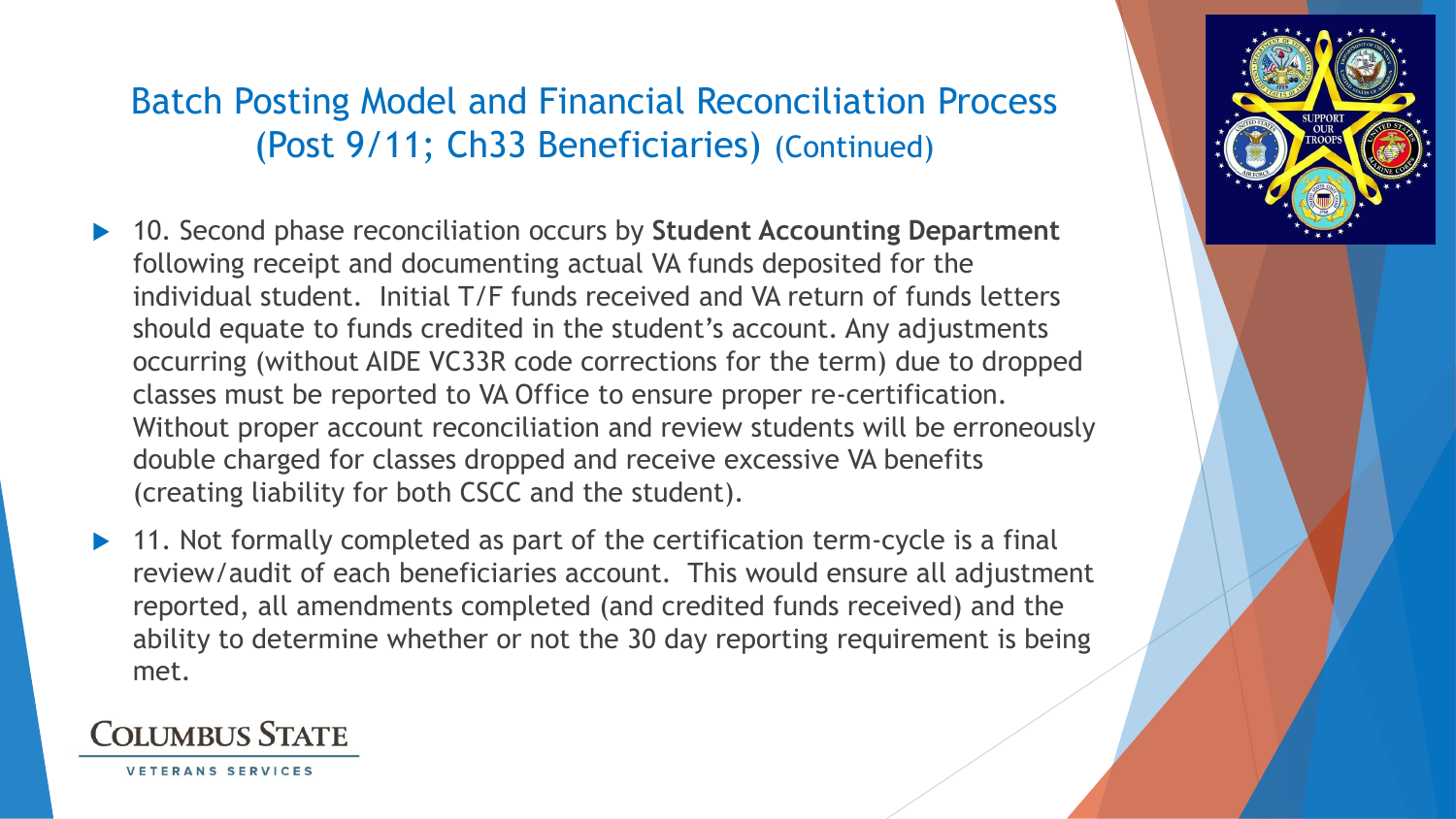# Disability Services

▶ Veterans need to register with disability services for a variety of reasons.

- Veterans who have any type of diagnosed condition that could potentially affect their ability to attend class or to learn need to be assessed by Disability Services. This is necessary to identify potential side effects of Traumatic Brain Injury (TBI), pain medications or Post Traumatic Stress Syndrome.
- Veterans who have not received a diagnosis should still register with Disability Services. It is common for veterans to develop service related illnesses after they are discharged. As injuries and illnesses occur, they require medical appointments. Those appointments are often scheduled months in advance and require the student to miss class to keep the appointment and potentially get the illness or condition treated.
- Advocacy by Disability Services is a valuable asset for student veterans.
- Disability Services has the 'Corporate Knowledge' of how to advocate for accommodations.



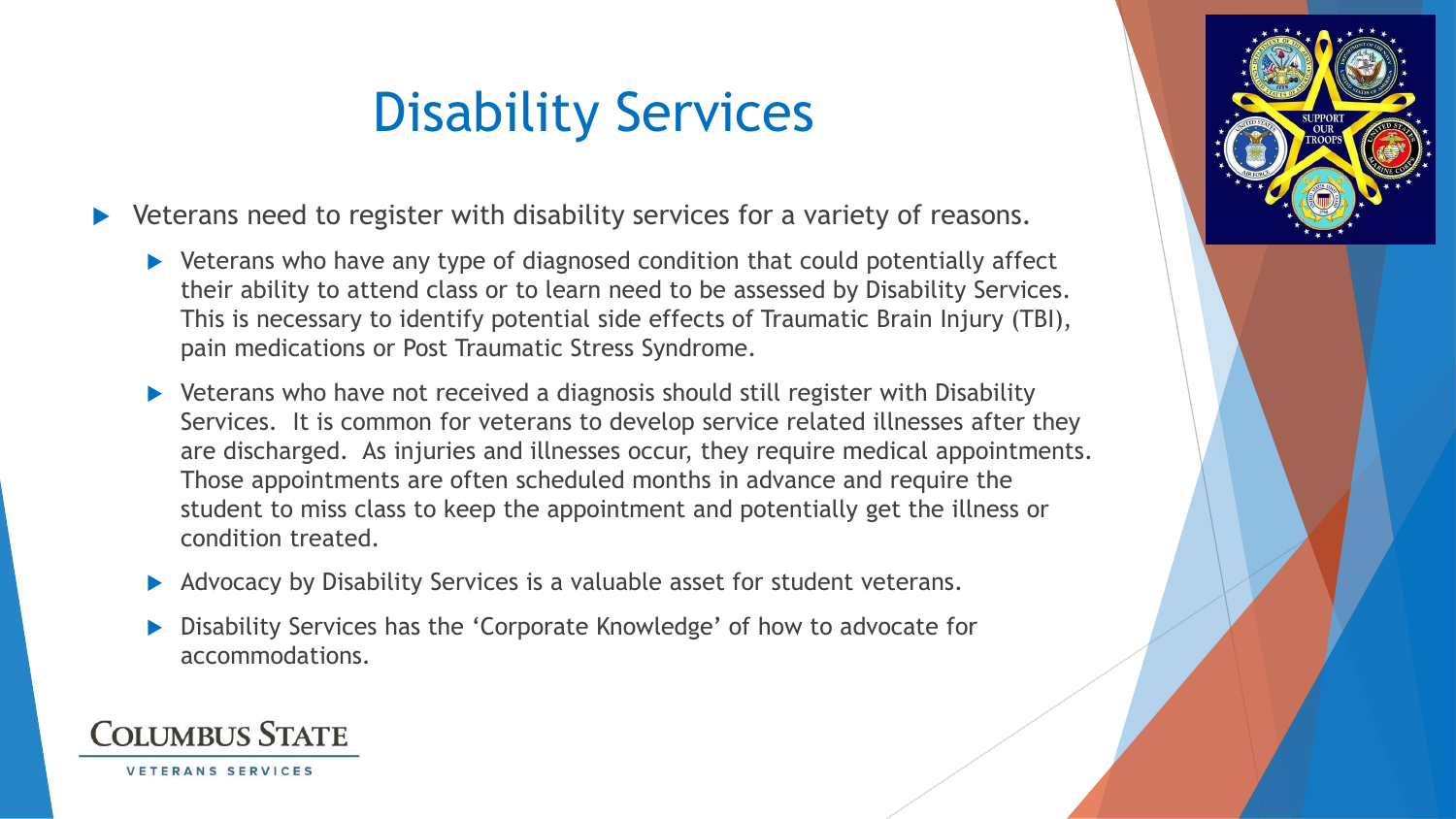### Disability Services (Continued)

#### Intake Interviews

- ▶ The justification for having Disability Services involved with the enrollment process for student veterans is to give the veteran an opportunity to self-identify any issues or challenges they may have with the educational environment.
- Most veterans have attended formal schools during their time in the military. They know if they learn better through distance learning (online or blended classes) or through traditional classroom environments (lecture and interaction).
- Many veterans do not realize that they can explain this issue and receive accommodations from the school.
- Intake interviews would also give the veteran and the school an opportunity to understand the educational environment and the challenges it may present with the individual veteran. Are there underlying conditions or situations that may effect attendance, maybe need an active advocate that would work with instructors to help them understand the individual accommodations.

#### **COLUMBUS STATE**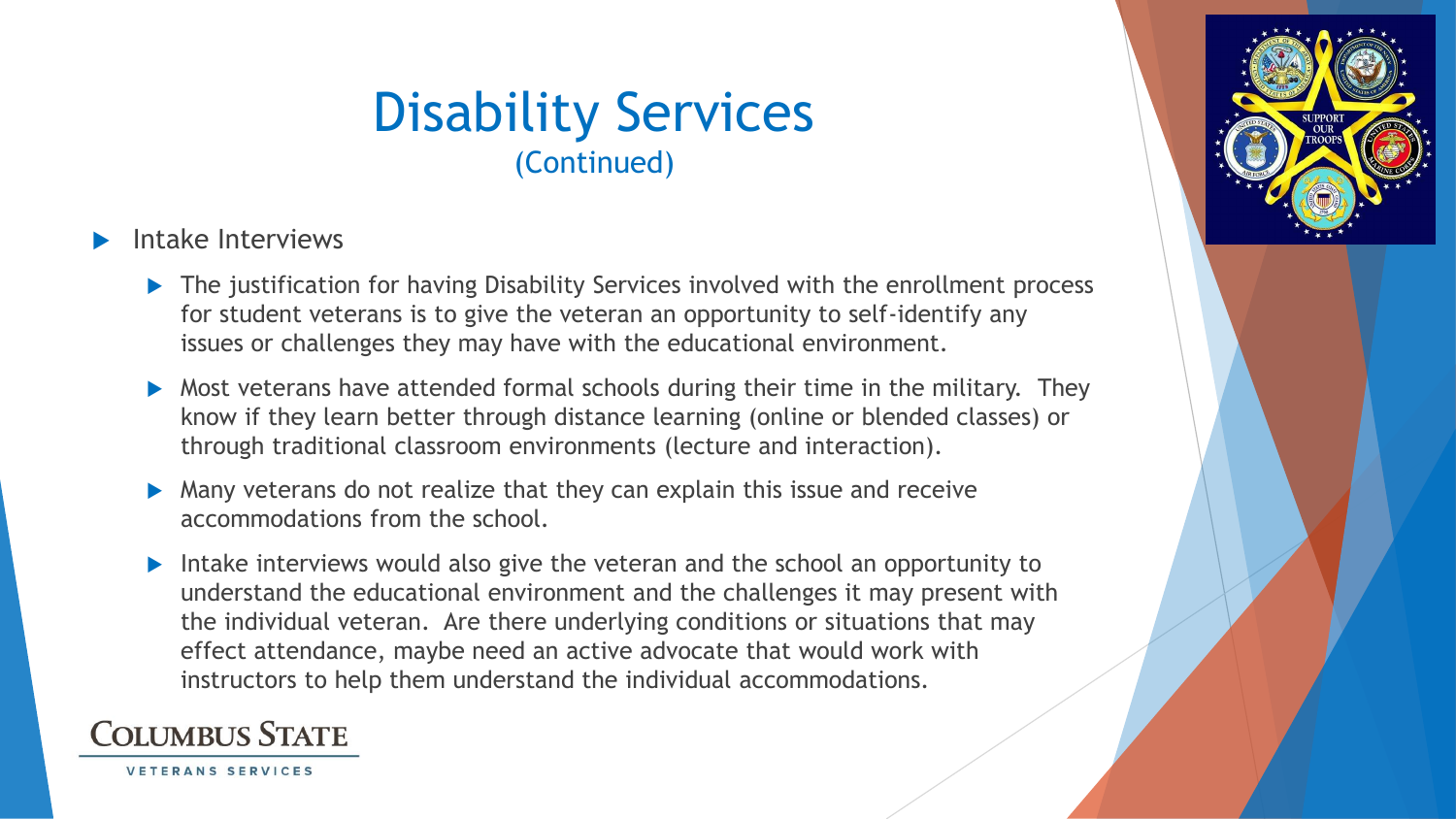# **Outreach**

#### Who is your intended target:

- $\blacktriangleright$  Veterans who know they have benefits and have used them before.
- ▶ Veterans who know they have benefits but need assistance applying for and obtaining them.
- ▶ Veterans who think they have benefits and need assistance with researching available benefits and assistance with applying for those benefits.
- $\blacktriangleright$  Veterans who are not sure if they have benefits.
- $\blacktriangleright$  Veterans who do not think they have benefits.
- Veterans who have been told by someone elsewhere that they have no benefits.
- ▶ Veterans who have special needs, who need a record correction or other corrective action to be taken to help them secure their benefits.
- Families and dependents of Veterans.

### **COLUMBUS STATE**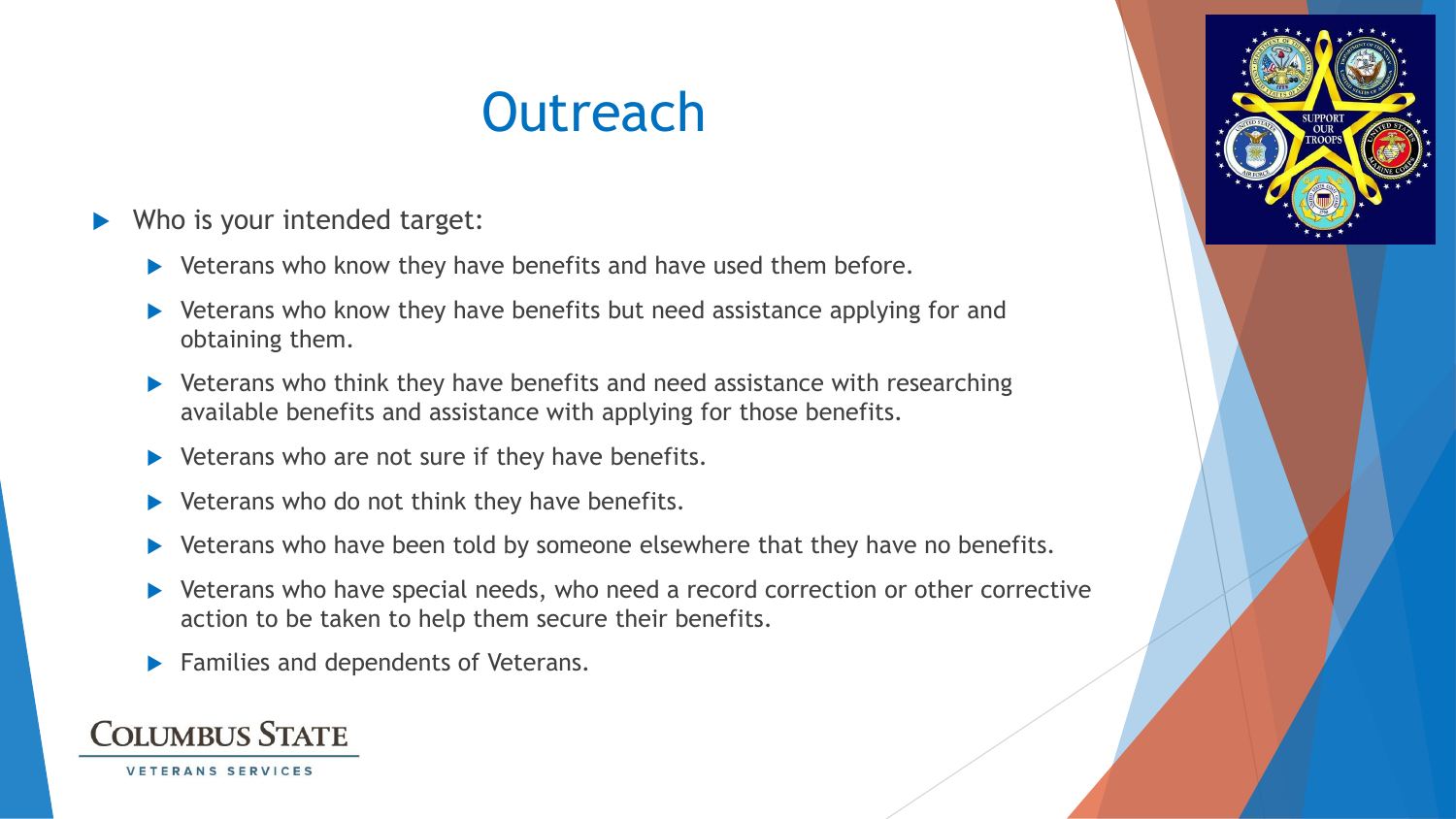- Where are you meeting your targeted audience?
	- **Veterans events**
	- Community Events
	- ▶ Family Day Events at local Guard/Reserve Units
	- ▶ Walk-in traffic at your offices
	- $\blacktriangleright$  Phone traffic to your offices
	- $\blacktriangleright$  Referrals by other veterans or dependents
	- Referrals by Veteran's Benefits Administration / Vocational Rehabilitation and Employment Counselors
	- Referral by other agencies, i.e. Ohio Department of Job and Family Services (ODJFS), County VSC, COWIC
	- Referrals by other schools who identify a need they cannot meet (2yr vs 4yr)

### **COLUMBUS STATE**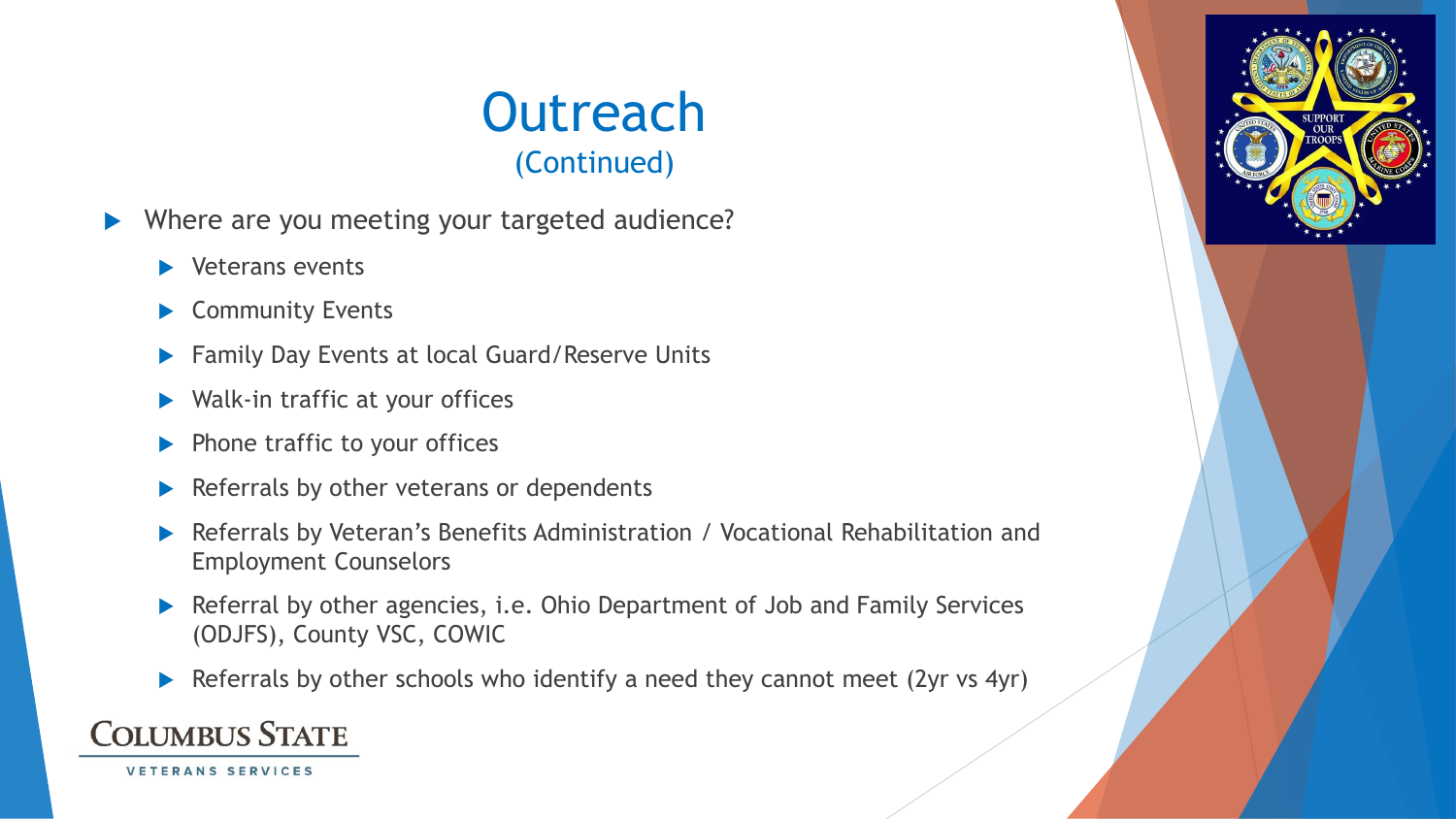#### Focus

- Focus on what you have to offer and how you can help veterans to succeed.
	- Are you a two year school who can offer more individualized attention?
	- ▶ Can you help the veteran to re-integrate to civilian life and help them become a student focused on the classroom and the education environment?
	- ▶ Can you help that veteran student with the preliminary classes that will be needed to transfer to a four year school to complete their bachelors degree and possibly to go on after their graduate degrees if that is their ultimate goal.
	- Are you a four year school who can help veterans to achieve their life goal of obtaining a higher level education.
	- ▶ Can you help veterans to study in their chosen major? If not, are you willing to help that veteran with general education courses that will help prepare that veteran to pursue their education goals at a school that does offer their chosen major?

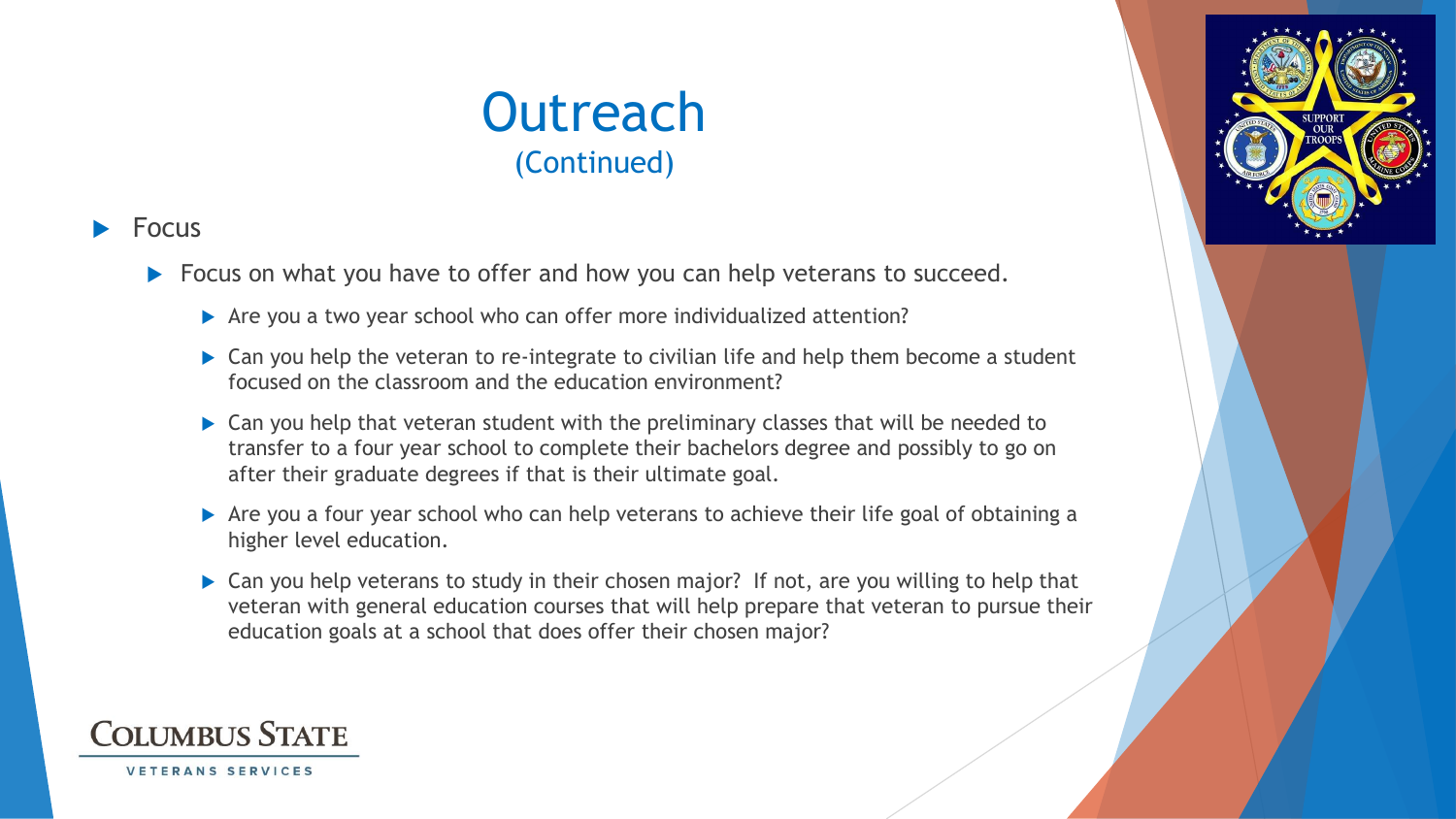- REMEMBER STUDENT VETERANS ARE NON-TRADITIONAL STUDENTS.
	- Many Student Veterans have established families that they support. Student Veterans work part-time and/or full-time jobs in addition to attending school.
- Are you offering programs that are tailored to veterans?
	- Do you evaluate your veterans to see what their needs are?
		- Are Certificates or Technical Degrees offered for those veterans who are more interested in formal training in a trade.
		- Are your classes for those programs structured in such a way that students can work in the trade during the standard work day for that trade and attend classes/training around that work schedule?
	- Are your degree programs set up to accommodate veteran students?
		- Are classes offered in such a way that student veterans who are working have options to schedule school around work

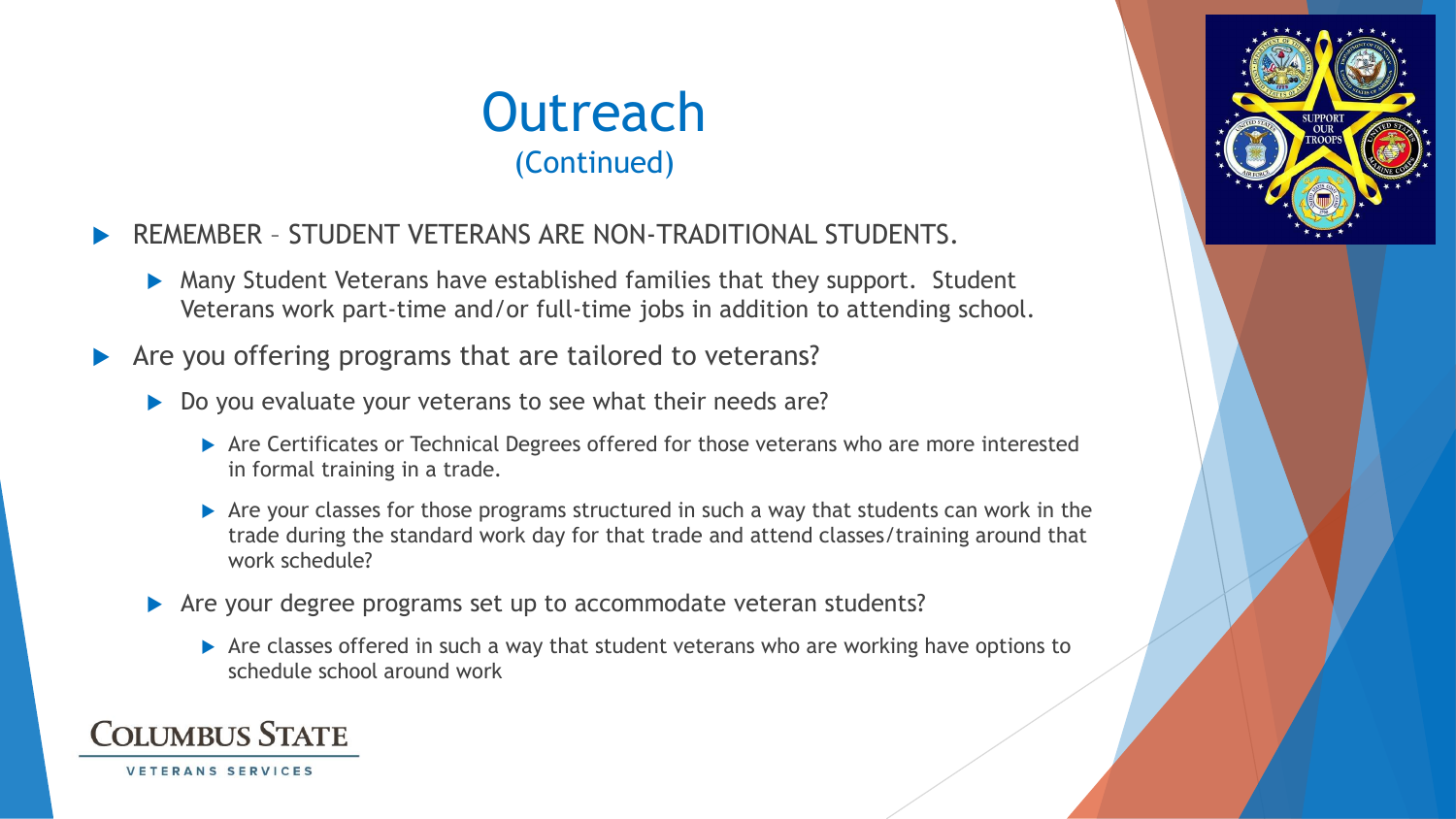- Disability Services Intake Interview / Academic Counseling Process
	- ▶ During the initial processing of placement testing, do you offer or utilize initial intake interviews with Disability Services or Academic Counseling that allow the veteran to self-identify if they have a known educational limitation?
		- *"I can't take online classes, I need lectures and classroom interaction to retain what I am taught."*
		- ▶ These Veterans should only be scheduled for classroom instruction and the coursework for their major should be structured accordingly.
		- *"I cannot take classes on campus. I live too far away."* or *"I cannot take classes on campus. I have difficulties that keep me from sitting still for long lectures."* or *"I have mobility issues that limit my ability to get to some classrooms on this campus."*
		- ▶ These Veterans should have the option to schedule a minimum number to classes on campus or in a classroom, as dictated by the education benefits they are utilizing. These Veterans should have the opportunity to take the bulk of their classes as either blended or online classes.



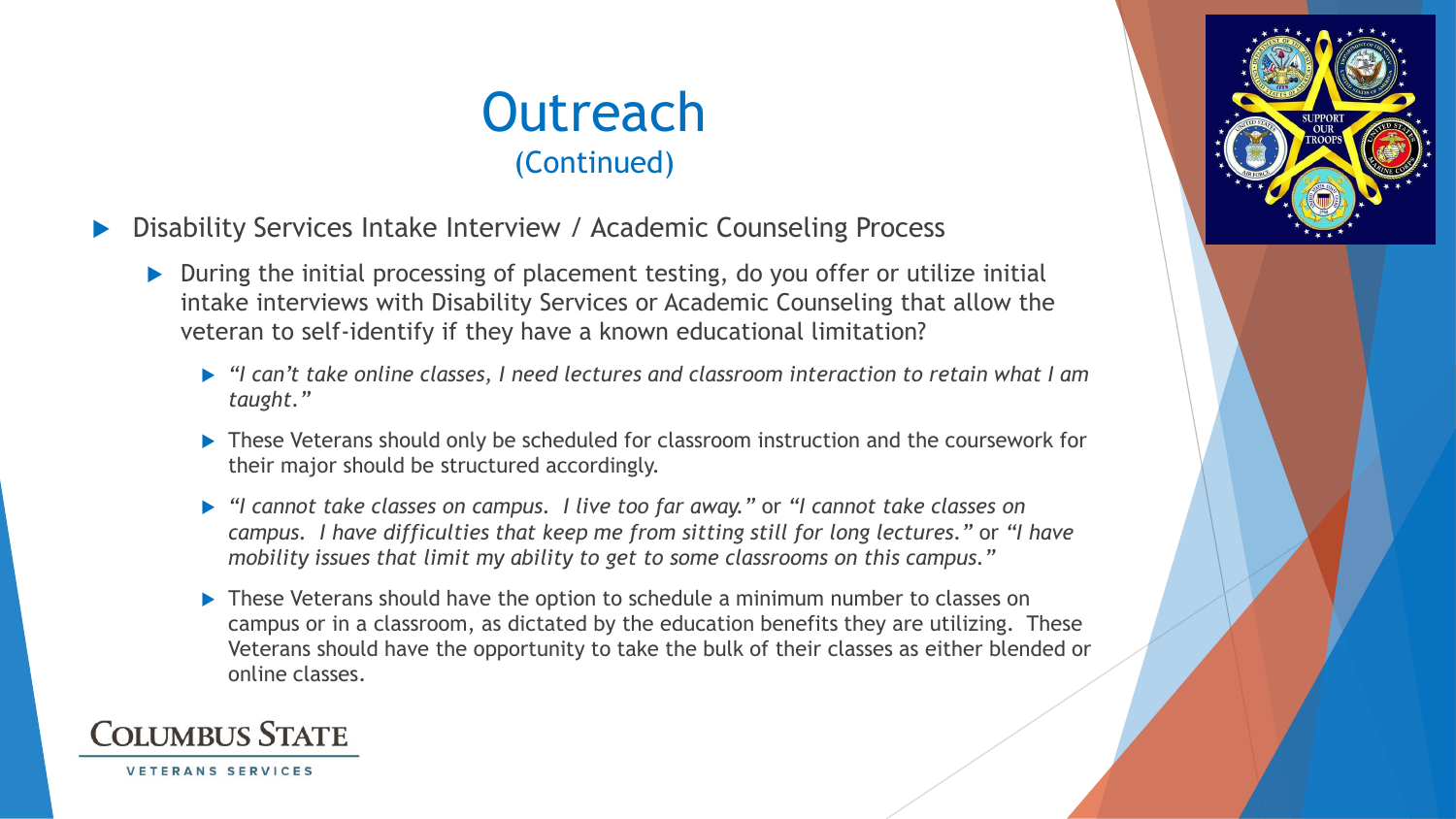

Are you tailoring your outreach to the programs being offered?

| Program                                                                    | <b>Demographic</b>                                                     | <b>Additional Information</b>                                                                             |
|----------------------------------------------------------------------------|------------------------------------------------------------------------|-----------------------------------------------------------------------------------------------------------|
| Chapter 30 Montgomery<br>G.I. Bill (MGIB)                                  | Veterans who enlisted prior<br>$\mathsf{to}$                           | Older veterans and retired<br><b>Active Duty.</b>                                                         |
| <b>Chapter 31 Vocational</b><br>Rehabilitation &<br>Employment (Voc Rehab) | Veterans with 10% or<br><b>Greater Service Connected</b><br>Disability | All age ranges of veterans.<br>Benefit must be used<br>within 10 years of award of<br>service connection. |
| Chapter 33 (Post 9/11 GI<br>Bill)                                          | Veterans who were on<br><b>Active Duty during</b><br>OIF/OEF/New Dawn  | Younger veterans and those<br>who convert MGIB or VEAP<br>to Post 9/11.                                   |



**COLUMBUS STATE**